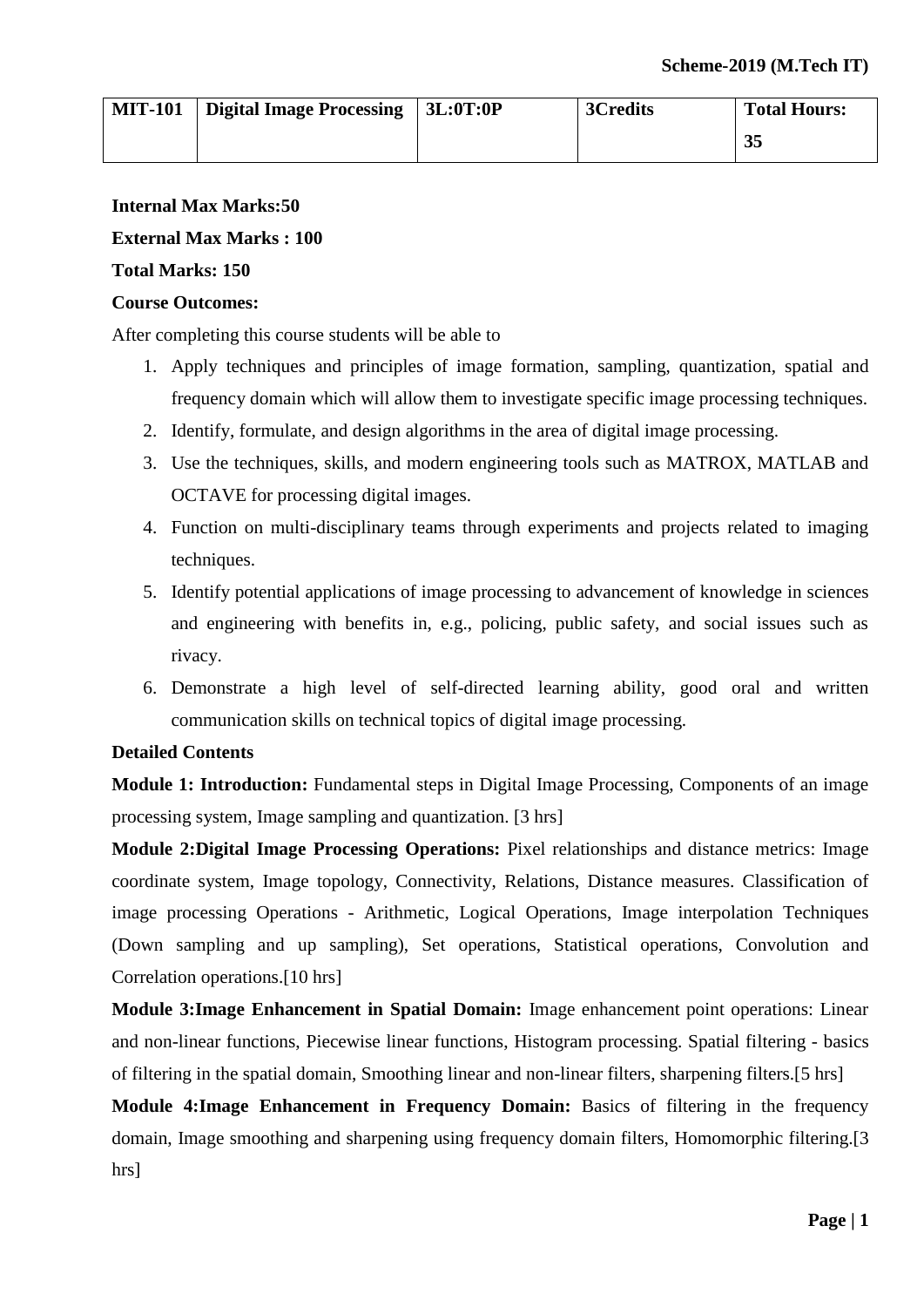**Module 5:Image Restoration:** A model of the image degradation/restoration process, Noise models, Noise filters, Degradation function.[2 hrs]

**Module 6:Multiresolution Analysis:** Wavelet analysis, Continuous wavelet transform, Discrete wavelet transform, Wavelet decomposition and reconstruction in two dimensions, Wavelet packet analysis, Wavelet based image denoising. [4 hrs]

**Module 7:Morphological Image Processing:** Structuring element, Erosion, Dilation, Opening, Closing, Hit-or-Miss transform, Boundary detection, Hole filling, Connected components, Convex hull, Thinning, Thickening, Skeletons, Pruning, Reconstruction by dilation and erosion. [3 hrr]

**Module 8:Image Segmentation:** Classification of image segmentation algorithms, Point, Line and Edge detection, Hough transforms, Corner detection, Global thresholding, Otsu's method, Multivariable thresholding, Region-based segmentation, Watershed segmentation.[6 hrs]

# **Text Books**

1. R. C. Gonzalez and R. E. Woods, "Digital Image Processing", Pearson Education, 2018.

2. S. Sridhar, "Digital Image Processing", Oxford University Press, 2016.

3. M. Sonka, V. Hlavac and Roger Boyle, " Image Processing, Analysis and Machine Vision", CL Engineering, 2007

# **Reference Books:**

1. K. R. Castleman, "Digital Signal Processing", Pearson Education, 2007.

2. R. Gonzalez and R. Woods, "Digital Image Processing Using MATLAB", McGraw Hill Education, 2017.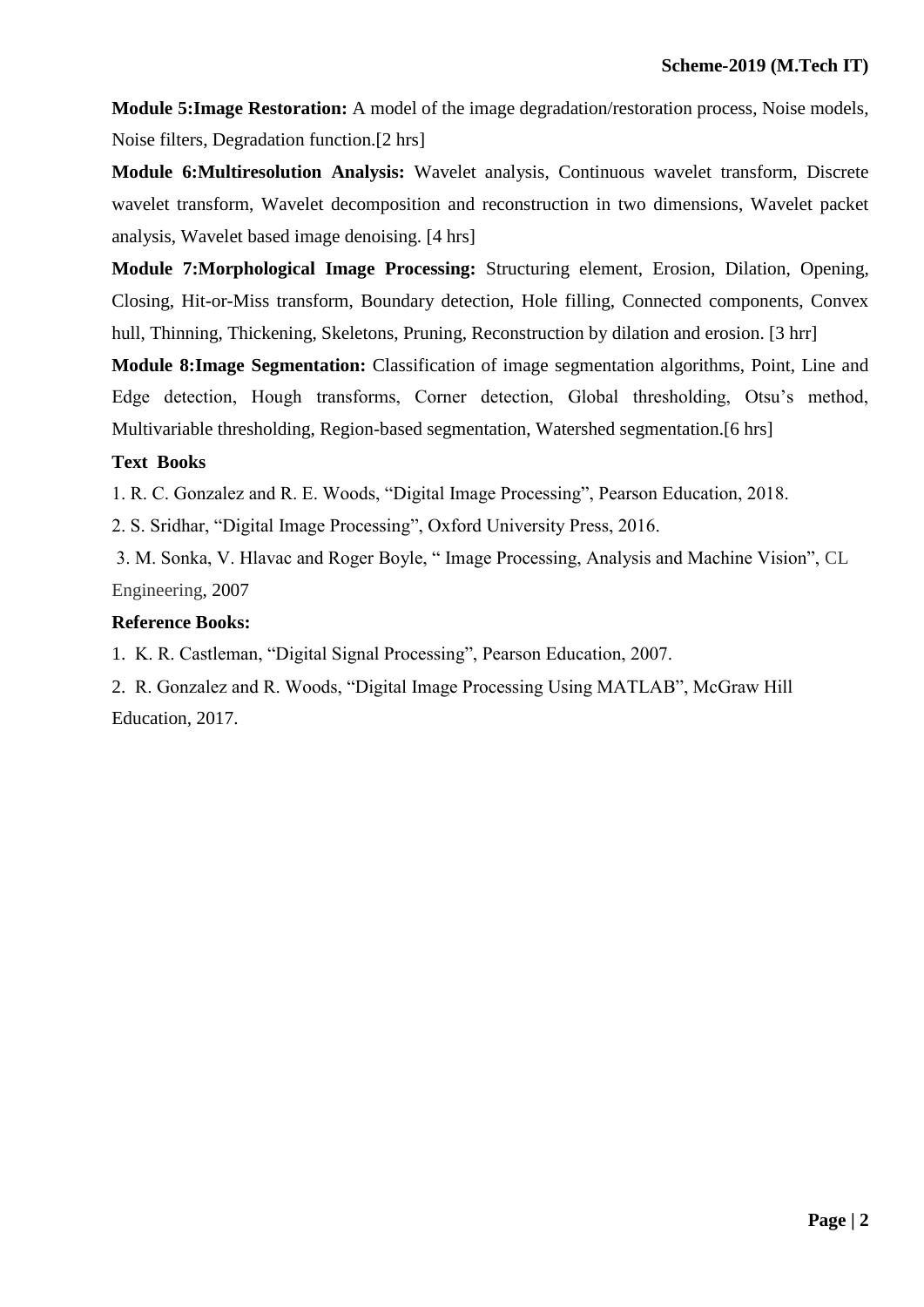| <b>MIT-102</b> | <b>Soft Computing</b> | $\vert$ 3L:0T:0P | 3 Credits | Total Hours: 36 |
|----------------|-----------------------|------------------|-----------|-----------------|
|                |                       |                  |           |                 |

#### **Internal Max Marks:50**

#### **External Max Marks : 100**

#### **Total Marks: 150**

**Pre-requisites:** Basic knowledge of mathematics

#### **Course Outcomes**

#### **After studying this course the student will be able to**

- 1. Identify and describe soft computing techniques and their roles in building intelligent machines
- 2. Apply fuzzy logic and reasoning to handle uncertainty and solve various engineering
- 3. Implement the appropriate Neural Network Model for an optimization problem under consideration.
- 4. Apply genetic algorithms to combinatorial optimization problems.
- 5. Evaluate and compare solutions by various soft computing approaches for a given problem.

#### **Detailed Contents**

**Module 1:** Introduction to Soft Computing and Neural Network, Evolution of Computing: Soft Computing Constituents, From Conventional AI to Computational Intelligence: Machine Learning Basics. [8 hrs]

**Module 2:** Fuzzy Logic: Fuzzy Sets, Operations on Fuzzy Sets, Fuzzy Relations, Membership Functions: Features of Membership Functions, Methods of Membership Value Assignments, Fuzzy Rules and Fuzzy Reasoning, Fuzzy Inference Systems, Fuzzy Expert Systems, Fuzzy Decision Making.<sup>[10 hrs]</sup>

**Module 3:** NEURAL NETWORKS: Evolution of Neural Networks, Machine Learning Using Neural Network, Adaptive Networks, Feed forward Networks, Supervised Learning Neural Networks, Radial Basis Function Networks: theory, architecture, training algorithm; Reinforcement Learning, Unsupervised Learning Neural Networks, Adaptive Resonance architectures, Advances in Neural networks[10 hrs]

**Module 4:**GENETIC ALGORITHMS: Introduction to Genetic Algorithms (GA), Biological Background, Traditional Optimization and Search Techniques, Genetic Algorithm vs Traditional Algorithms, Operators in Genetic Algorithms, Stopping Condition for Genetic Algorithm Flow [8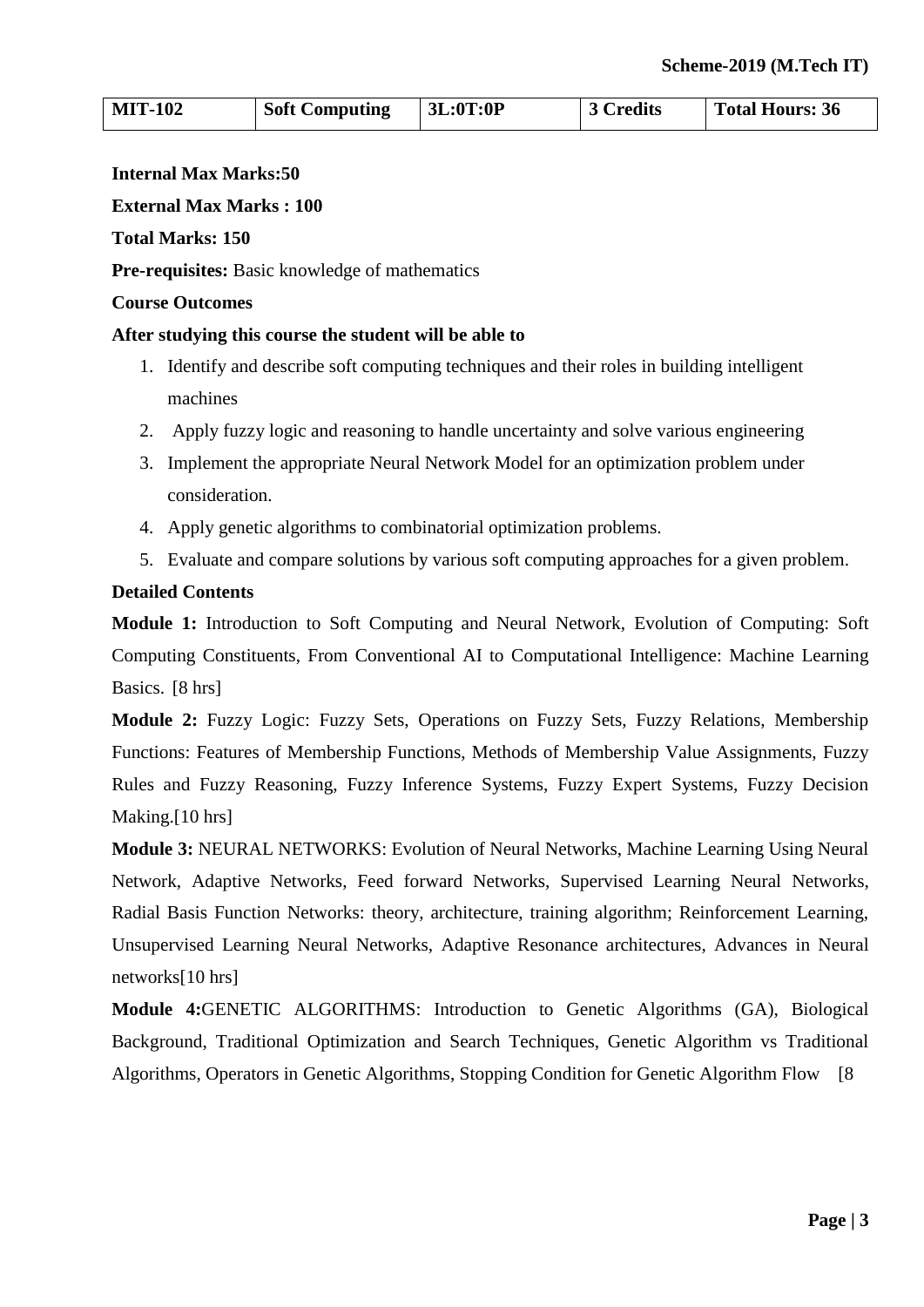# **Text Books:**

- 1. S.N. Sivanandam, S.N. Deepa, "Principles of Soft Computing", 3rd edition, Wiley India Pvt. Ltd., 2019.
- 2. S. Rajasekaran, G. A. VijayalakshmiPai, "Neural Networks, Fuzzy Logic and Genetic Algorithms" PHI Learning Pvt. Ltd, 2013.

- 1. Jyh-Shing Roger Jang, "Neuro-Fuzzy And Soft Computing A Computational Approach To Learning And Machine Intelligence", Prentice Hall of India, 2008.
- 2. B. K. Tripathy, J. Anuradha, **"**Soft Computing: Advances and Applications", 1st Edition, Cengage India,  $1<sup>st</sup>$  edition, 2018.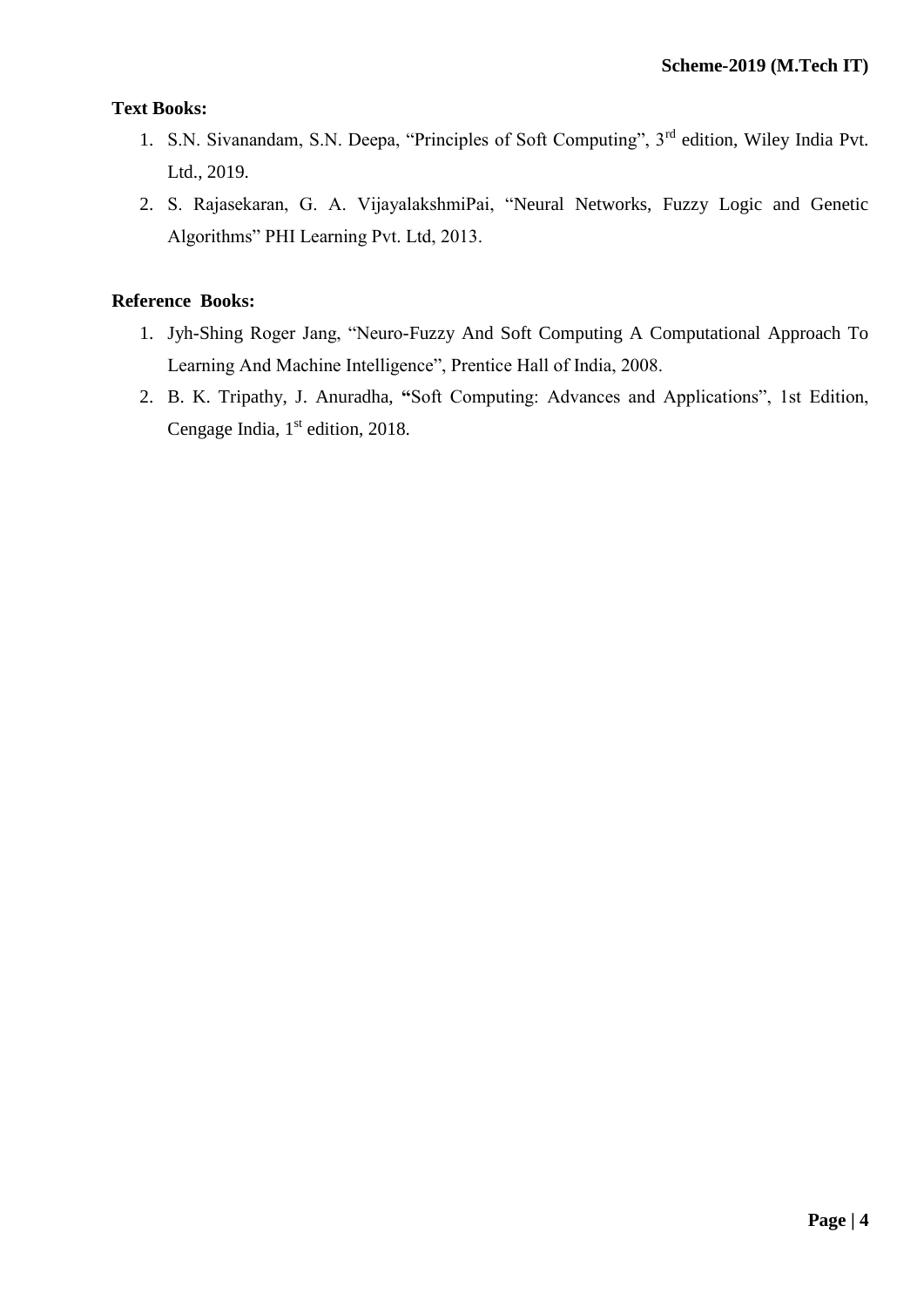| <b>MIT-103</b> | <b>Introduction to</b> | 3L:0T:0P | 3 Credits | <b>Total Hours: 36</b> |
|----------------|------------------------|----------|-----------|------------------------|
|                | <b>Bioinformatics</b>  |          |           |                        |

**Internal Max Marks:50**

# **External Max Marks : 100**

# **Total Marks: 150**

**Pre-requisites:** Probability and Statistics basics, Data Structures and Algorithms

# **Course Outcomes:**

After studying this course the student will be able to

- 1. To get introduced the basic concepts of bioinformatics and its significance in biological data analysis
- 2. Describe the history, scope and importance of bioinformatics and role of Internet in bioinformatics
- 3. Explain about the methods to characterize and manage the different types of biological data
- 4. Classify the different types of biological databases and understanding the sequence alignments
- 5. Introduction to methods and problems occurring in phylogenetic tree construction
- **6.** Overview about the next-generation sequencing and medical applications

# **Detailed Contents**

**Module 1:** Introduction: Historical Overview and Definition of Bioinformatics, Applications of Bioinformatics, Molecular Biology and Bioinformatics, Central Dogma of Molecular Biology: Concept of DNA, RNA, Transcription and Translation, Proteins and Amino Acids. [8hrs] **Module 2:** Biological databases: Role of bioinformatics in biological sciences, Goal, Scope, Biological Databases, Pitfalls of biological databases, tools for Web Search, Data Retrieval Tools, Information Retrieval from NCBI Genbank, Data Mining of Biological Databases [8hrs]

**Module 3:** Sequence Alignment: Introduction, Concept of Alignment, Scoring Matrices, PAM (Percent Accepted Mutations), BLOSUM (BLOcksSUbstitution Matrix), Pair-wise Alignment, Global Alignment, Local Alignment, Needleman-Wunsch Algorithm, Smith-Waterman Algorithm, Multiple Sequence Alignment. [8hrs]

**Module 4:** Phylogenetic Analysis: Overview, Methods of Phylogenetic Analysis: Distance based methods, character based methods, Tree evaluation, problems in phylogenetic analysis, Automated tools for phylogenetic analysis. [6hrs]

**Module 5:**Next-generation Sequencing: Introduction, Accessing GenBank and moving around NCBI databases, performing basic sequence analysis, working with modern sequence formats, working with alignment data, medical applications. [6hrs]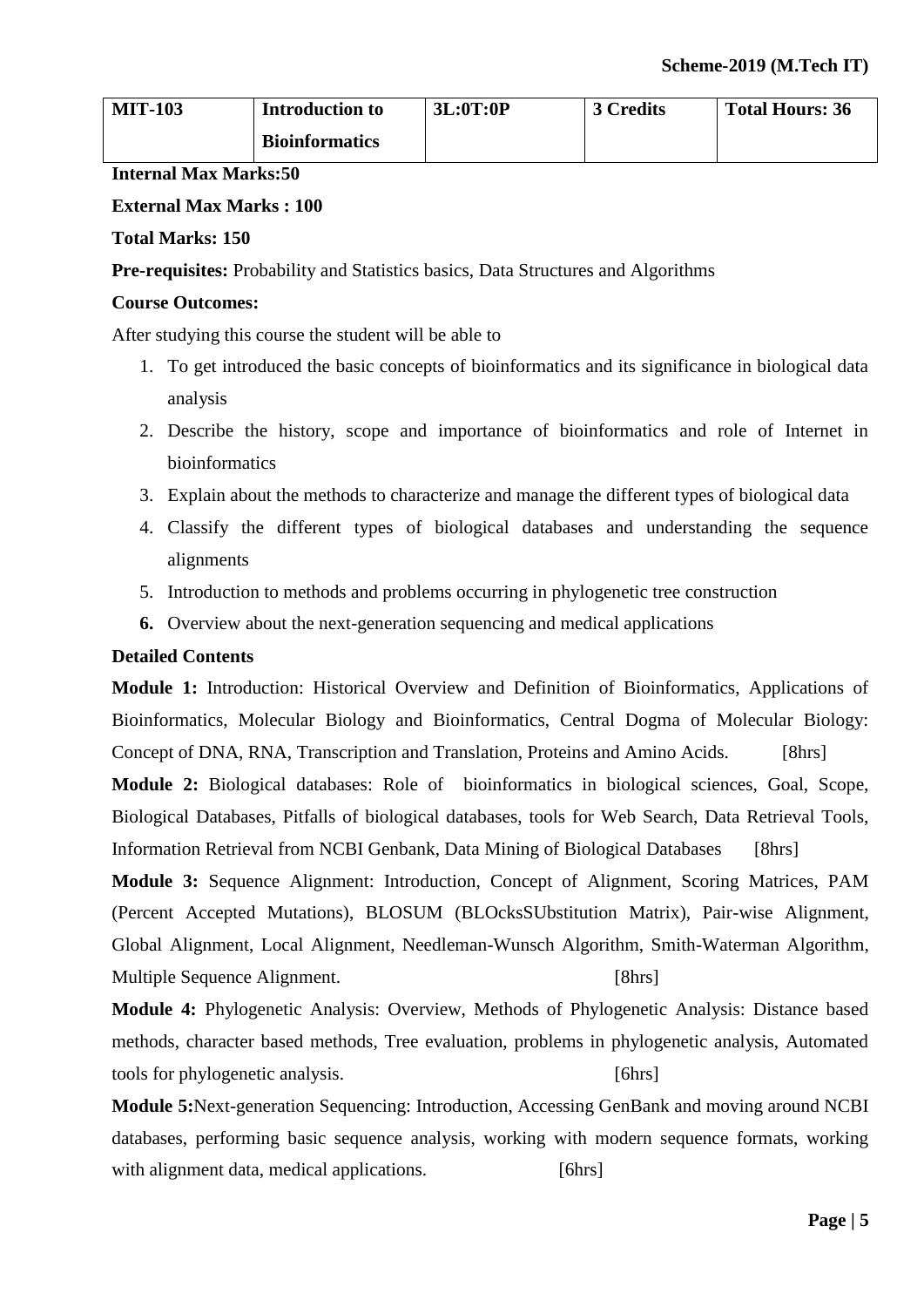# **Text Books:**

- 1. Tiago Antao, "Bioinformatics with Python Cookbook", PACKT Publishing, Birmingham, UK, 2015.
- 2. Z. Ghosh and B. Mallick "Bioinformatics: Principles and Applications", Oxford University Press, UK, 2013.
- 3. S.C., Rastogi, N. Mendiratta, P. Rastogi, "Bioinformatics: Methods and Applications (Genomics, Proteomics And Drug Discovery)" PHI Learning, 4th edition, 2013.

- 1. JinXiong "Essential Bioinformatics", Cambridge University Press, 2012
- 2. B. Bergeron "Bioinformatics Computing", Prentice Hall Inc., 2015.
- 3. 3. S. Ignacimuthu, s.j. "Basic Bioinformatics", Narosa Publishing House Pvt. Ltd, New Delhi, 2013.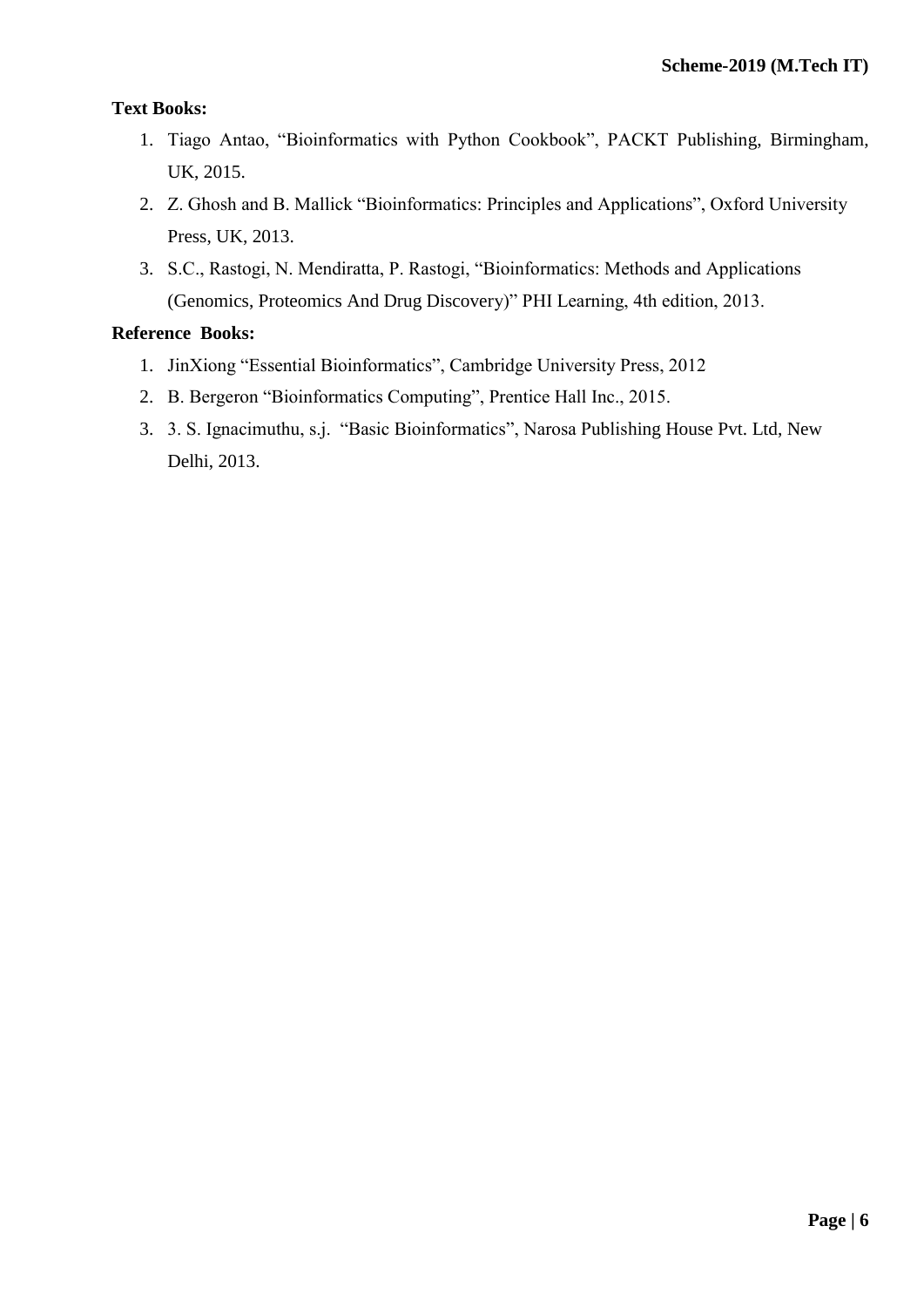| <b>MIT-104</b> | Data ware housing and | 3L:0T:0P | 3 Credits | <b>Total Hours:</b> |
|----------------|-----------------------|----------|-----------|---------------------|
|                | Data Mining           |          |           | 36                  |

### **Internal Max Marks: 50**

#### **External Max Marks: 100**

#### **Total Marks: 150**

#### **Pre-requisites: Knowledge of Database Management System**

#### **Course Outcomes:**

After studying this course the student will be able to

- 1. Understand Data Warehouse fundamentals, Data Mining Principles
- 2. Design data warehouse with dimensional modelling and apply OLAP operations.
- 3. Identify appropriate data mining algorithms to solve real world problems
- 4. Compare and evaluate different data mining techniques like classification, prediction, clustering and association rule mining
- 5. Describe complex data types with respect to text and web mining.
- 6. Benefit the user experiences towards research and innovation.

#### **Detailed Contents**

**Module 1: Data Warehousing:**Data Warehouse Concepts, Benefits, comparison OLTP and Data warehouse, Problems in DWH,Architectures of DWH, Data Mart, Reasons for creating Data Mart.

Data warehouse design: Dimension Modelling, Fact Table, Schemas for data warehouse, Steps to create data warehouse, Data Warehouse Design Practices and Methodologies, Data Integration Concepts,Details of Data Integration Tools. OLAP: Online Analytical Processing, OLAP cube, OLAP operations types of OLAP: ROLAP, MOLAP, Hybrid OLAP, Advantages & Disadvantages, OLTP vs OLAP. [12 hrs]

**Module 2: Data Mining**: Introduction to Data mining and knowledge discovery, Know your Data, Data Pre-processing, Mining frequent patterns, associations and correlations : Basic concepts and methods, Classification: Basic concepts, Classification algorithms, Clustering: Basic Concepts, Clustering algorithms, Cluster analysis: Basic Concepts and methods , outlier detection,: [18 hrs]

**Module 3: Web and Text Mining:** Introduction, web mining, web content mining, web structure mining, we usage mining, Text mining – unstructured text, episode rule discovery for texts, hierarchy of categories, text clustering. [6hrs]

#### **Text Books:**

**1.** Jiaweihan, Micheline K amber and Jian pei , "Data mining: concepts and techniques" , 3rd ed. the morgankaufmann series in data management , systems morgankaufmann publishers, july 2011.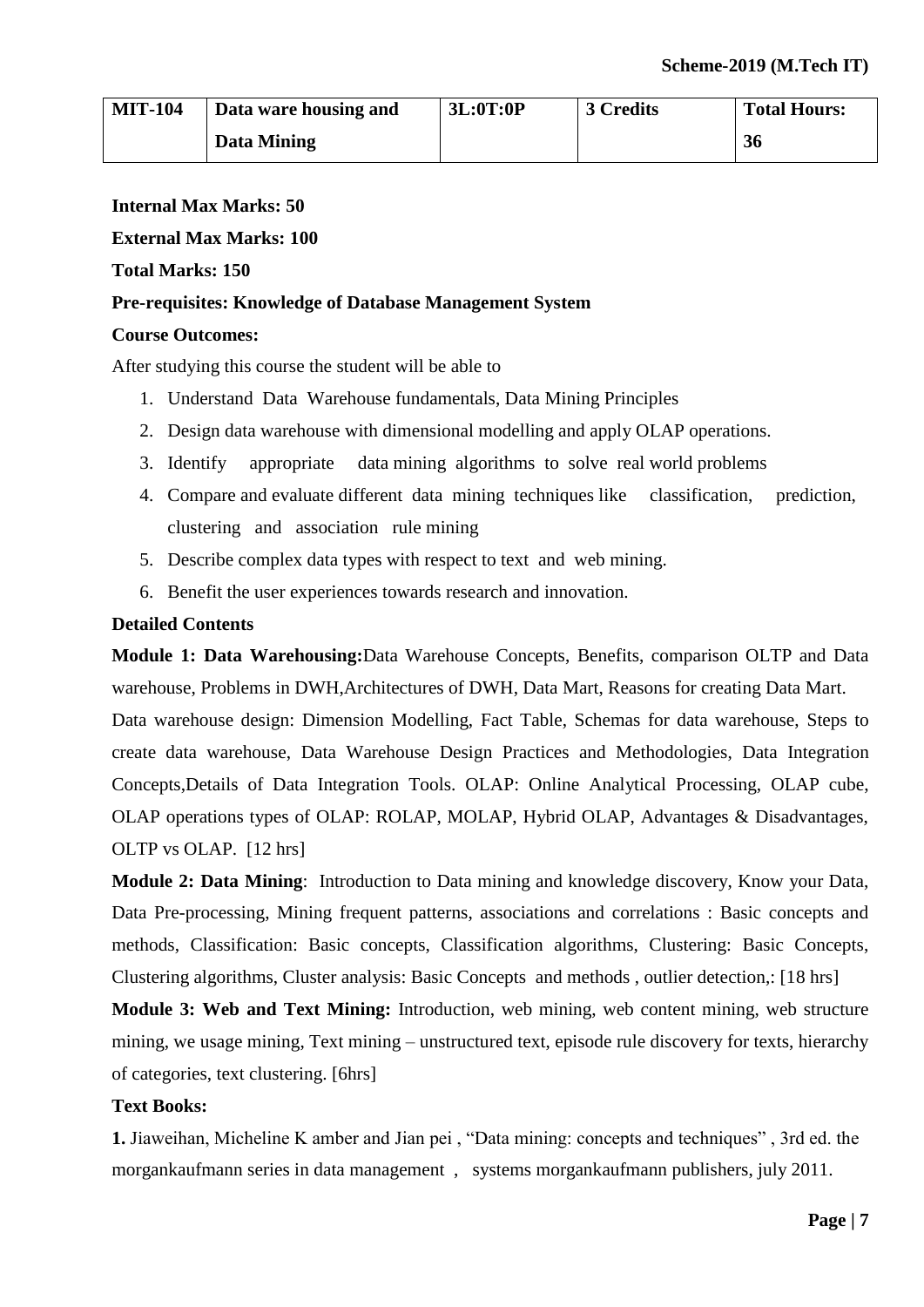- 2. Arun K. Pujari, "Data Mining Techniques", Universities press, 2001
- 3. MichaleMannino, Data warehouse Essentials, 2nd Edition, Chicago Business Press, 2018

- 1. Introduction to Data Mining Pang-Ning Tan, Vipinkumar, Michael Steinbach, Pearson.
- 2. Data Mining Principles & Applications T.V Sveresh Kumar, B.Esware Reddy, Jagadish S Kalimani, Elsevier.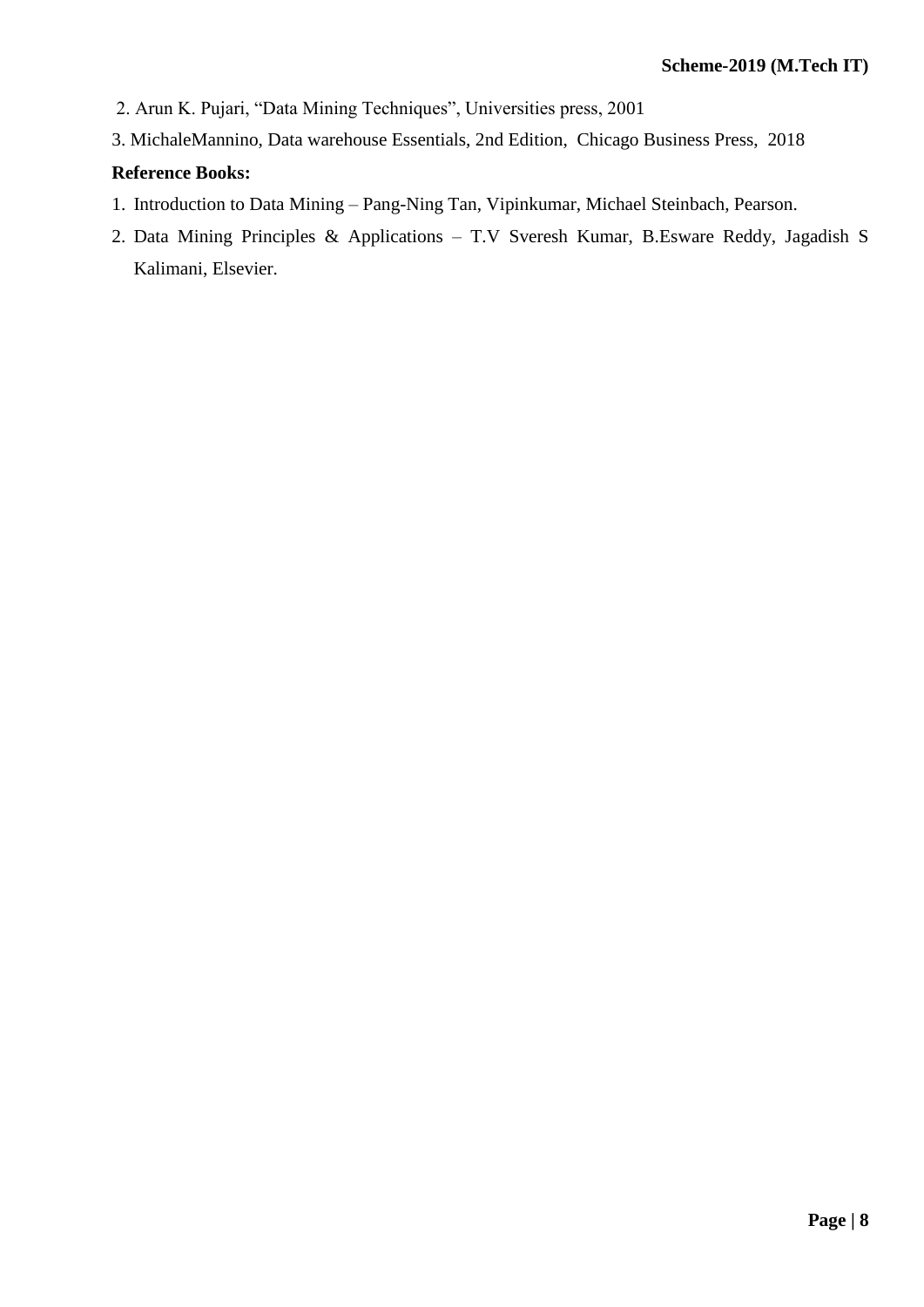| <b>MIT-105</b> | Recommender   | 3L:1T:0P | <b>4 Credits</b> | <b>Total</b> |
|----------------|---------------|----------|------------------|--------------|
|                | <b>System</b> |          |                  | Hours:36     |

### **External Marks: 100**

### **Total Marks: 150**

#### **Course Outcomes:**

After studying this course students will be able to

- 1. Understand information retrieval concepts , Models and techniques
- 2. Identify different methods for content based filtering
- 3. describe approaches for user or item based recommendations
- 4. use hybrid approaches for recommender system
- 5. Evaluate recommender system
- 6. Benefit the user experiences towards research and innovation

#### **Detailed Contents**

**Module 1: Introduction:** Overview of Information Retrieval, Retrieval Models, Search and Filtering Techniques: Relevance Feedback, User Profiles, Recommender system functions, Matrix operations, covariance matrices, Understanding ratings, Applications of recommendation systems, Issues with recommender system. [7hrs]

**Module 2: Content-based Filtering:** High level architecture of content-based systems, Advantages and drawbacks of content based filtering, Item profiles, Discovering features of documents, preprocessing and feature extraction, Obtaining item features from tags, Methods for learning user profiles, Similarity based retrieval, Classification algorithms.[6hrs]

**Module 3: Collaborative Filtering:** User-based recommendation, Item-based recommendation, Model based approaches, Matrix factorization, Attacks on collaborative recommender systems. [8hrs]

**Module 4: Hybrid approaches:** Opportunities for hybridization, Monolithic hybridization design: Feature combination, Feature augmentation, Parallelized hybridization design: Weighted, Switching, Mixed, Pipelined hybridization design: Cascade Meta-level, Limitations of hybridization strategies[8hrs]

**Module 4: Evaluating Recommender System:** Introduction, General properties of evaluation research, Evaluation designs: Accuracy, Coverage, confidence, novelty, diversity, scalability, serendipity, Evaluation on historical datasets, Offline evaluations.[6hrs]

#### **Text Books:**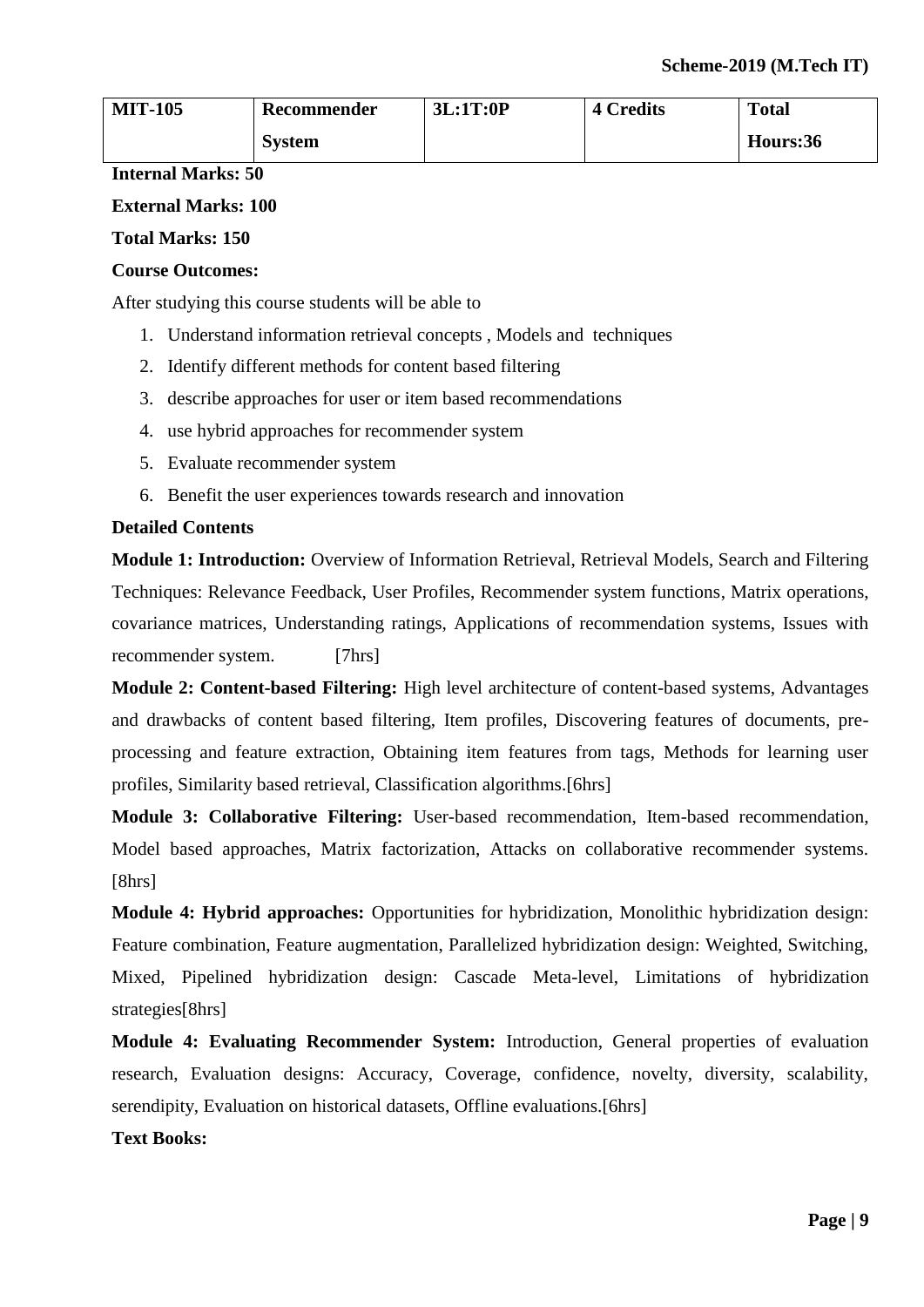**1.** Jannach D., Zanker M. and FelFering A., Recommender Systems: An Introduction, Cambridge

University Press (2011), 1st ed.

**2.** Charu C. Aggarwal, Recommender Systems: The Textbook, Springer (2016), 1st ed.

- **1.** Manouselis N., Drachsler H., Verbert K., Duval E., Recommender Systems For Learning, Springer (2013), 1st ed.
- **2.** Ricci F., Rokach L., Shapira D., Kantor B.P., Recommender Systems Handbook, Springer(2011), 1st ed.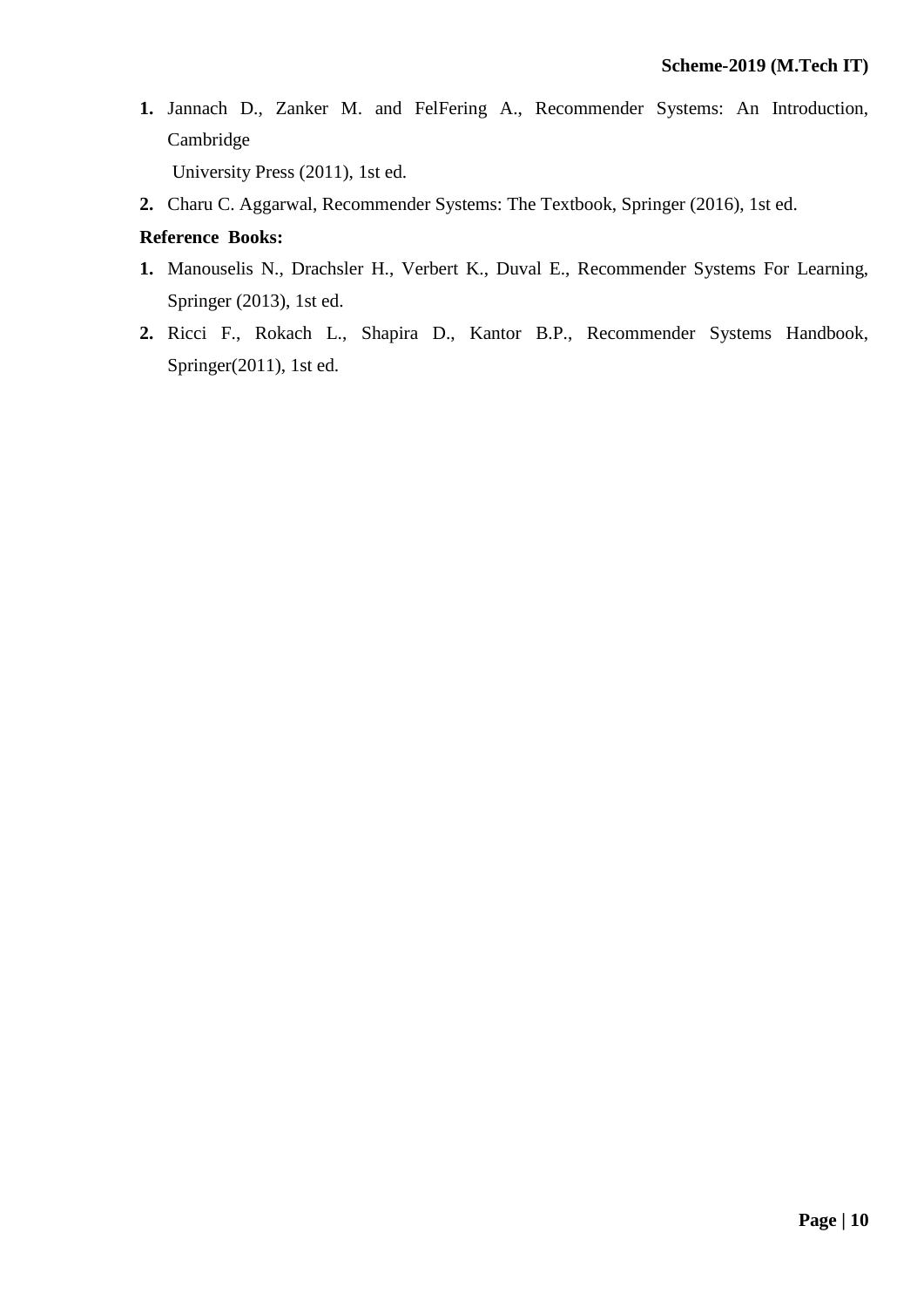| <b>MIT-106</b> | <b>Machine</b> | 3L:1T:0P | 3 Credits | <b>Total Hours:</b> |
|----------------|----------------|----------|-----------|---------------------|
|                | Learning       |          |           | 32                  |

#### **External Marks: 100**

#### **Total Marks: 150**

**Pre-requisites:** Intro-level algebra, Proficiency in programming basics

#### **Course Outcomes:**

After studying this course the student will be able to

- 1. Apply Supervised Learning, Unsupervised learning, Deep Learning, Visualization techniques
- **2.** Recognize and formalize a task as a machine learning problem
- 3. Interpret and present the predicted model
- **4.** Identify suitable algorithms to tackle different machine learning problems
- **5.** Apply machine learning algorithms to real datasets
- 6. Make powerful and accurate predictions.

#### **Detailed Contents**

**Module 1: Introduction to Machine Learning:** Difference between Machine Learning and traditional programming, Applications of Machine Learning, Why Machine Learning is the Future [3hrs]

**Module 2:Regression:** Simple Linear Regression, Multiple Linear Regression, Polynomial Regression, Support Vector Regression, Decision Tree Regression,Random Forest Regression[8 hrs]

**Module 3: Classification:** Logistic Regression, K-Nearest Neighbors (K-NN), Support Vector Machine (SVM), Kernel SVM,Naive Bayes, Decision Tree Classification, Random Forest Classification [6 hrs]

**Module 4: Clustering**: K-Means Clustering, Hierarchical Clustering, Association Rule Learning: Apriori, Eclat, Reinforcement Learning: Upper Confidence Bound (UCB), Thompson Sampling[6 hrs]

**Module 5: Deep Learning:**Artificial Neural Networks, Training Neural Nets, Multi-Class Neural Nets, Identify the pros/cons of static and dynamic training, Convolutional Neural Networks[6 hrs]

**Module 6:Dimensionality Reduction:** Principal Component Analysis (PCA), Linear Discriminant Analysis (LDA), Kernel PCA [3 hrs]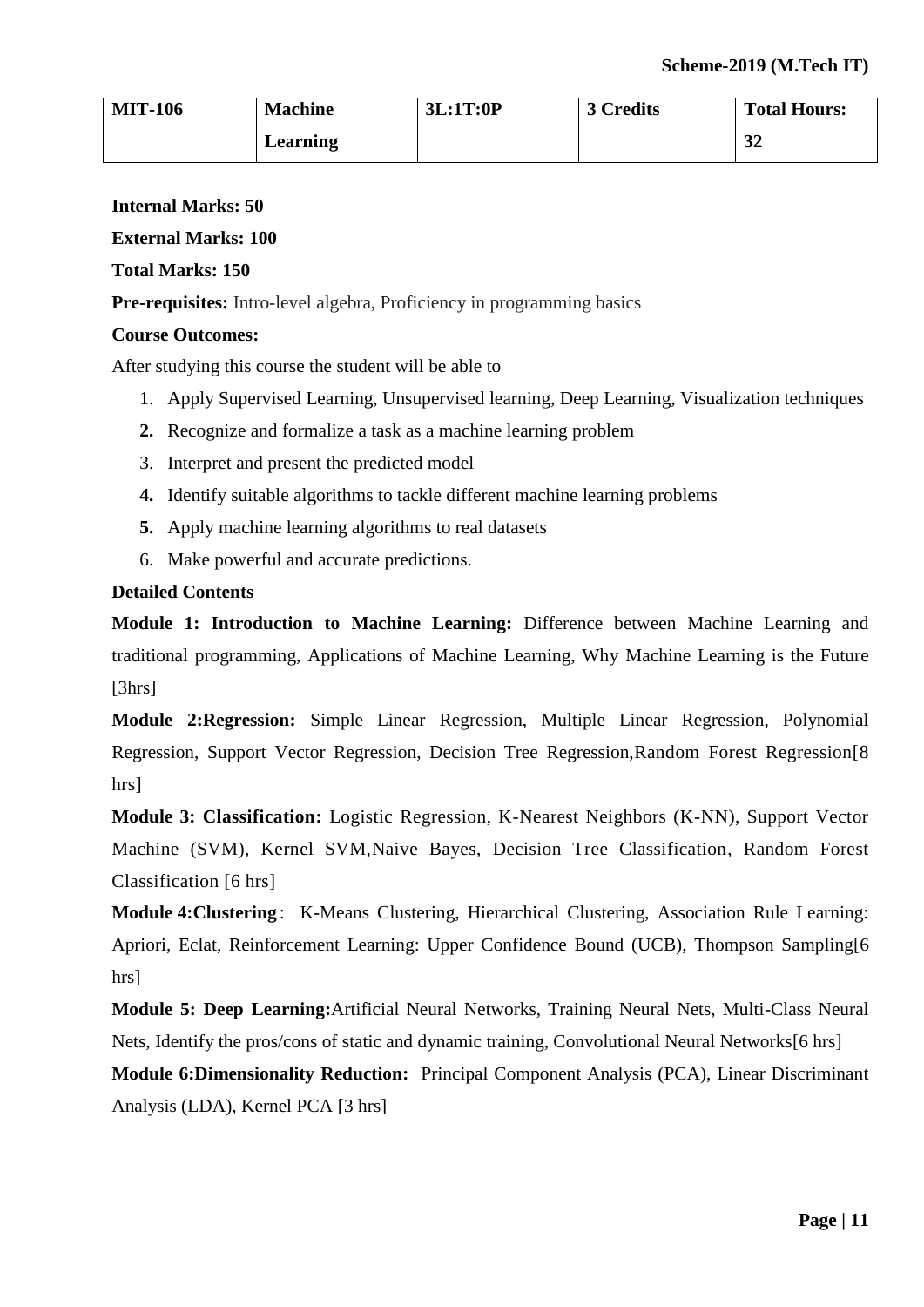# **Text Books:**

- 1. Jason Brownlee "Master Machine Learning Algorithms"Edition, v1.13, 2018
- 2. Alpaydin E., Introduction to Machine Learning, MIT Press (2010).
- **3.** Ian Goodfellow, YoshuaBengio, Aaron Courville, Francis Bach " Deep Learning (Adaptive Computation and Machine Learning series)**"** MIT Press (2017)
- 4. AurelienGeron, "Hands-On Machine Learning with Scikit-Learn and Tensor Flow: Concepts, Tools, and Techniques to Build Intelligent Systems", Shroff/O'Reilly; First edition (2017)

- 1. Michie D., Spiegelhalter D. J., Taylor C. C., Machine Learning, Neural and Statistical Classification. Overseas Press (2009).
- 2. N. J. Nilson, Introduction to Machine Learning, Stanford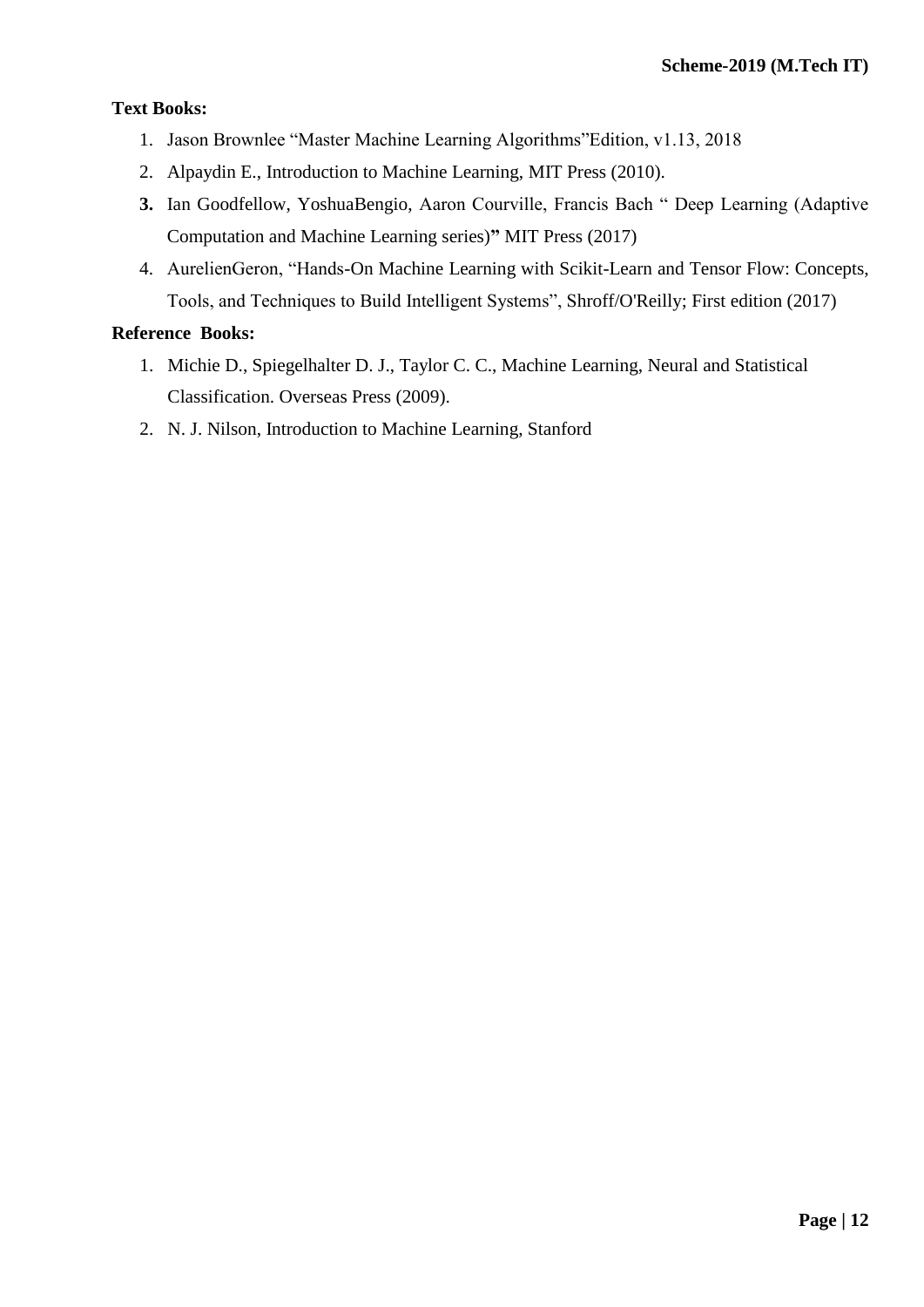| <b>MIT-107</b> | <b>Applied Data</b>        | 3L:0T:0P | 3 Credits | <b>Total Hours:33</b> |
|----------------|----------------------------|----------|-----------|-----------------------|
|                | <b>Science with Python</b> |          |           |                       |

#### **External Marks: 100**

**Total Marks: 150**

**Prerequisites:** Basic Maths

#### **Course Outcomes:**

#### **After studying this course, the student will be able to**

- 1. Conduct an inferential statistical analysis
- 2. Understand fundamental python programming techniques
- 3. Discern whether a data visualization is good or bad
- 4. Enhance a data analysis with applied machine learning
- 5. Analyze the connectivity of a social network
- 6. Do text mining and text manipulation

### **Detailed Contents**

**Module 1: Introduction to Data Science in Python :** Data Science,Jupyter Note book, Python Functions, Python Types and Sequences, Python More on Strings, Python Demonstration: Reading and Writing CSV files, Python Dates and Times, Advanced Python Objects, map(), The Series Data Structure, Querying a Series, The DataFrame Data Structure, DataFrame Indexing and Loading, Querying a DataFrame, Indexing DataFrame, Missing valuesdistributions, sampling and ttests.

[8 hrs]

**Module 2: Principles of Information Visualization:** Matplotlib Architecture, Basic Plotting with Matplotlib, Scatterplots, Line Plots, Bar Charts, Dejunkifying a Plot. Subplots, Histograms, BoxPlots,Heatmaps,Animation,Interactivity, Plotting with Pandas, Seaborn [5 hrs]

**Module 3: Fundamentals of Machine Learning;**Introduction to Machine Learning, Linear Regression, Cross Validation and Bias -Variance Trade-off, Logistic Regression, K Nearest Neighbors, Decision Trees and Random Forests, Support Vector Machines Means Clustering, Principal Component Analysis [6 hrs]

**Module 4: Applied Text Mining in Python:** Working with Text in Python: Handling Text in Python, Regular Expressions. Basic of Natural Language Processing, Basic NLP tasks with NLTK, Text Classification, Identifying Features from Text, Naive Bayes Classifiers, Naive Bayes Variations, Support Vector Machines [6 hrs]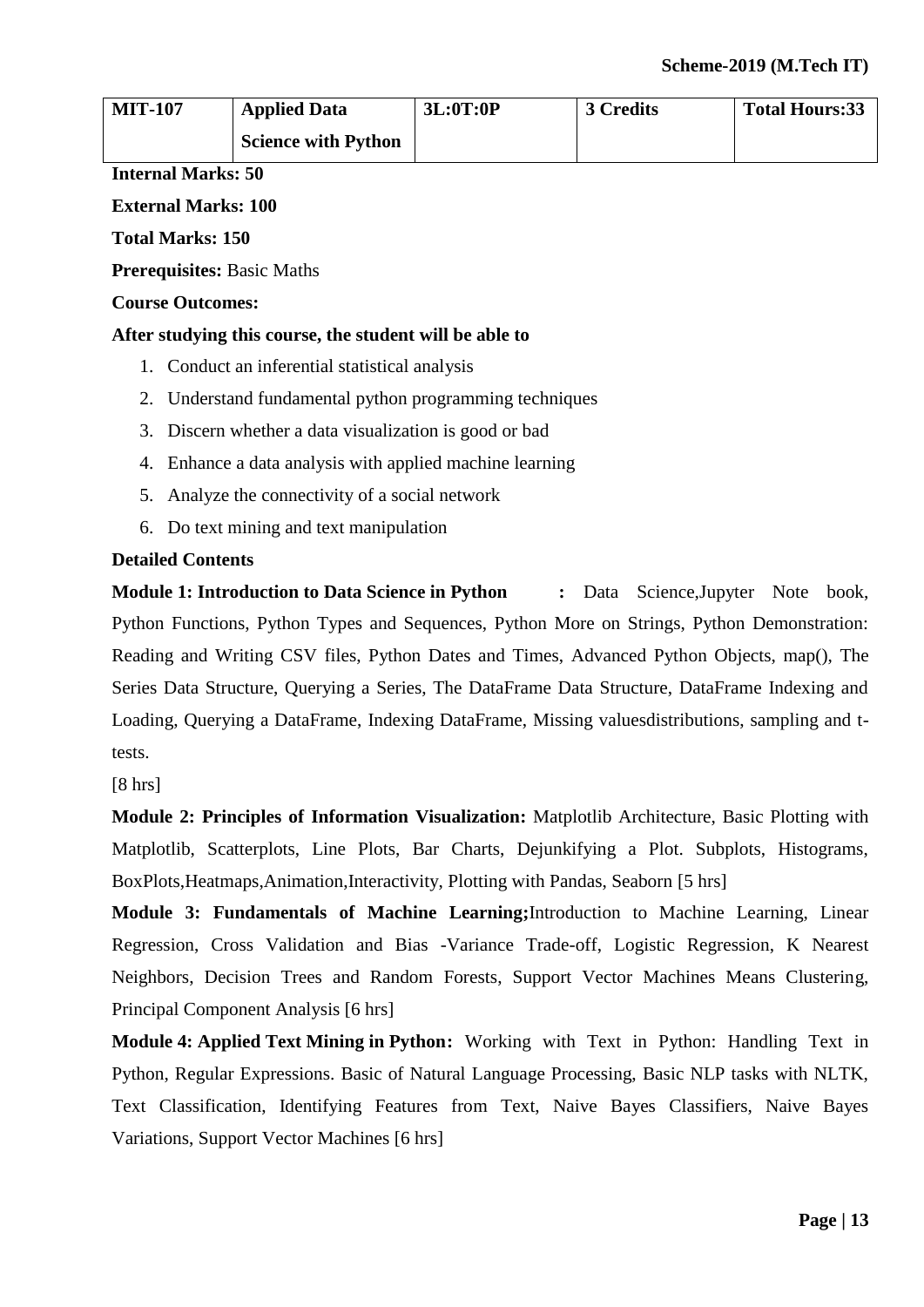**Module 5 Applied Social Network Analysis in Python:**Networks: Definition and Why We Study Them, Network Definition and Vocabulary, Node and Edge Attributes, Bipartite Graphs. Connected Components, Network Robustness, Degree and Closeness Centrality, Betweenness Centrality, Basic Page Rank, Scaled Page Rank, Hubs and Authorities [8 hrs]

# **Text Books:**

- 1. Jason Brownlee "Machine Learning Mastery with Python"Edition, v1.13, 2018
- 2. Joel Grus "Data Science from Scratch: First Principles with Python", 2nd Edition Shroff/O'Reilly 2019
- 3. Jake VanderPlas "Python Data Science Handbook: Essential Tools for Working with Data" Shroff/O'Reilly 2016
- 4. Ian Goodfellow, YoshuaBengio, Aaron Courville, Francis Bach "Deep Learning (Adaptive Computation and Machine Learning series)" MIT Press (2017)
- 5. AurelienGeron, "Hands-On Machine Learning with Scikit-Learn and Tensor Flow: Concepts, Tools, and Techniques to Build Intelligent Systems", Shroff/O'Reilly; First edition (2017)

- 3. Michie D., Spiegelhalter D. J., Taylor C. C., Machine Learning, Neural and Statistical Classification. Overseas Press (2009).
- 4. N. J. Nilson, Introduction to Machine Learning, Stanford, Online Link <http://robotics.stanford.edu/people/nilsson/mlbook.html> (Accessed on 21 July 2019)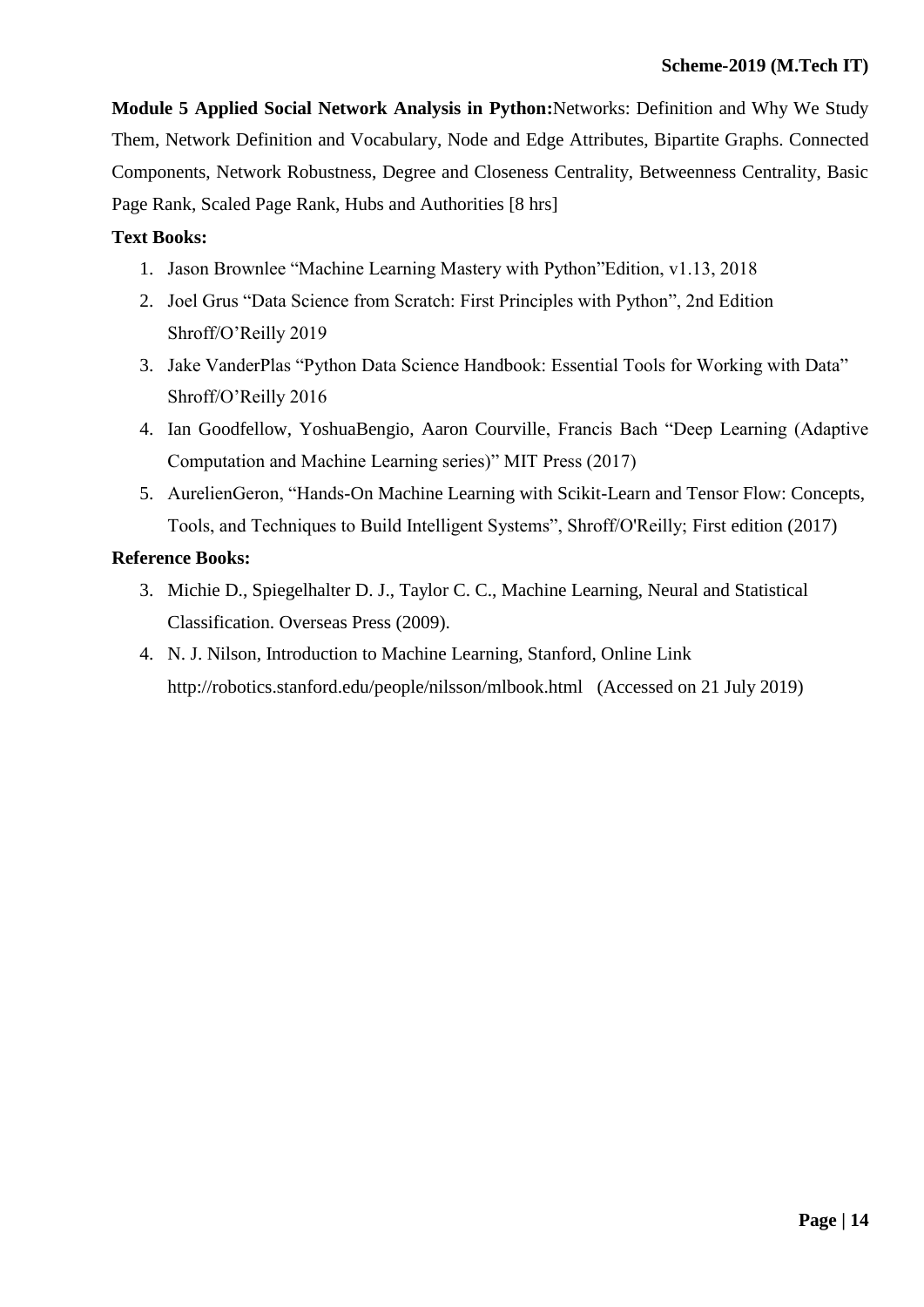| <b>MIT-108</b> | <b>Introduction to</b>    | 3L:0T:0P | 3 Credits   Total Hours: 36 |
|----------------|---------------------------|----------|-----------------------------|
|                | <b>Internet of Things</b> |          |                             |

**External Marks:** 100

**Total Marks:** 150

**Prerequisites:** Fundamentals of Computer Networks, Wireless Sensor Network, Communication and Internet Technology, Web Technology, Information Security

# **Course Outcomes:**

After studying this course the student will be able to

- 1. Understand the vision of IoT from a global context
- 2. Interpret the impact and challenges posed by IoT networks leading to new architectural models
- 3. Appraise the role of IoT protocols for efficient network communication
- 4. Use of devices, gateways and data management in IoT
- 5. Elaborate the need of data analytics and security in IoT
- **6.** Illustrate different sensor technologies for sensing real world entities and identify the applications of IoT in industry

# **Detailed Contents:**

**Module 1: Introduction to Internet of Things:** Definition and Characteristics of IoT, IoT strategic research and innovation directions, Future Internet technologies, Infrastructure, Network and Communication, Processes, Data Management, Security, Privacy & Trust, Device level energy issues, IoT related standardization, recommendations on research topics [8 hrs]

**Module 2: IoT models and protocols :**Physical design of IoT – IoT protocols, IoT communication models, IoT communication APIs, communication protocols, embedded systems, Domain specific IoTs – home, city, environment, energy, retails, logistics, agriculture, industry, health and lifestyle  $[5 \text{ hrs}]$ 

**Module 3: M2M to IoT:** Basic perspective, M2M value chains, an IoT architecture outline, IoT value chains, software defined networks, virtualization, difference between SDN and NFV for IoT, basics of IoT system management with NETCOZF, YANG-NETCONF, YANG, SNMP NETOPEER [8 hrs]

**Module 4: Introduction to Python:** Language features of python, data types, data structures, control of flow, functions, modules, packaging, file handling, date/time operations, classes, exception handling, python packages – JSON, XML, HTTP Lib, URL Lib, SMTP Lib [8 hrs]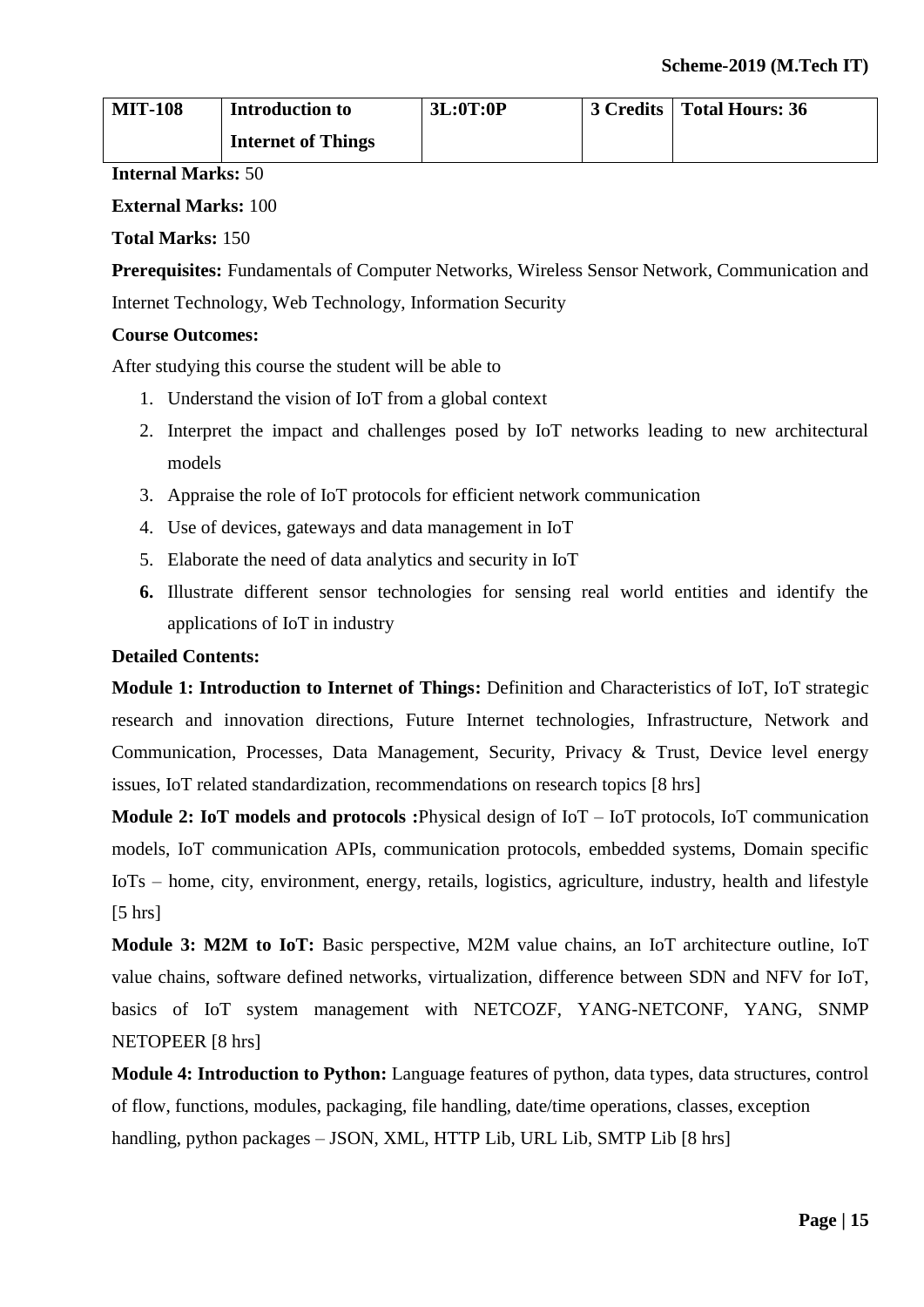**Module 5: IoT physical devices and end points :**Introduction to raspberry PI – interfaces (serial, SPI, I2C), programming – python program with raspberry PI with focus of interfacing external gadgets, controlling output, reading input from pins [7 hrs]

# **Text Books:**

- 1. ArshdeepBahga and Vijay Madisetti, "Internet of Things A Hands-on approach", University press, 2015.
- 2. Matt Richardson and Shawn Wallace, "Getting started with Raspberry Pi", O'Reilly (SPD), 2014.
- 3. Francis daCosta, "Rethinking the Internet of Things: A Scalable approach of connecting everything", Apress Publications, 2013.

- 1. CunoPfister, "Getting started with the Internet of Things", O'Reilly Media, 2011.
- 2. Ronald L. Krutz and Russell Dean Vines, "cloud security: a comprehensive guide to secure cloud computing", Wiley-India, 2010.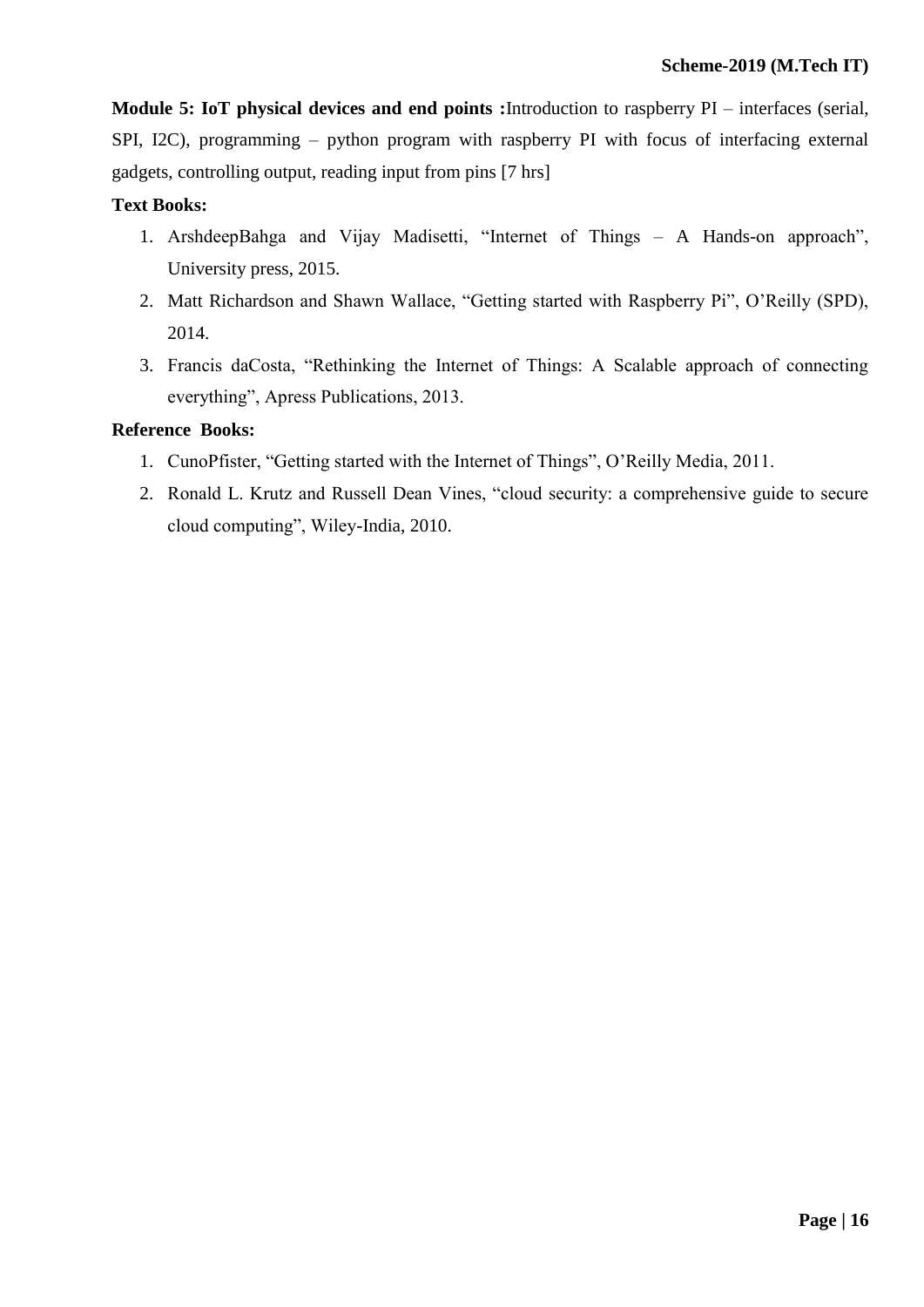| <b>MRM-101</b> | <b>Research</b>        | 3L:0T:0P | 3 Credits | <b>Total Hours:</b> |
|----------------|------------------------|----------|-----------|---------------------|
|                | <b>Methodology and</b> |          |           | 30                  |
|                | <b>IPR</b>             |          |           |                     |

**External Marks:** 100

**Total Marks:**150

# **Pre-requisites:** Basic Mathematics

### **Course Outcomes**

- 1. Understand research problem formulation.
- 2. Analyze research related information
- 3. Follow research ethics
- 4. Understand that today's world is controlled by Computer, Information Technology, but tomorrow world will be ruled by ideas, concept, and creativity.
- 5. Understanding that when IPR would take such important place in growth of individuals & nation, it is needless to emphasis the need of information about Intellectual Property Right to be promoted among students in general & engineering in particular
- 6. Understand that IPR protection provides an incentive to inventors for further research work and investment in R & D, which leads to creation of new and better products, and in turn brings about, economic growth and social benefits.

#### **Detailed Contents**

**Module 1: Introduction:** Meaning of research problem, Sources of research problem, Criteria Characteristics of a good research problem, Errors in selecting a research problem, Scope and objectives of research problem. Approaches of investigation of solutions for research problem, data collection, analysis, interpretation, Necessary instrumentations [8 hrs]

**Module 2:Literature Survey**: Effective literature studies approaches, analysis Plagiarism, Research ethics [4 hrs]

**Module 3**: **Writing:** Effective technical writing, how to write report, Paper Developing a Research Proposal, Format of research proposal, a presentation and assessment by a review committee [4 hrs]

**Module 4:IPR:**Nature of Intellectual Property: Patents, Designs, Trade and Copyright. Process of Patenting and Development: technological research, innovation, patenting, development. International Scenario: International cooperation on Intellectual Property. Procedure for grants of patents [6 hrs]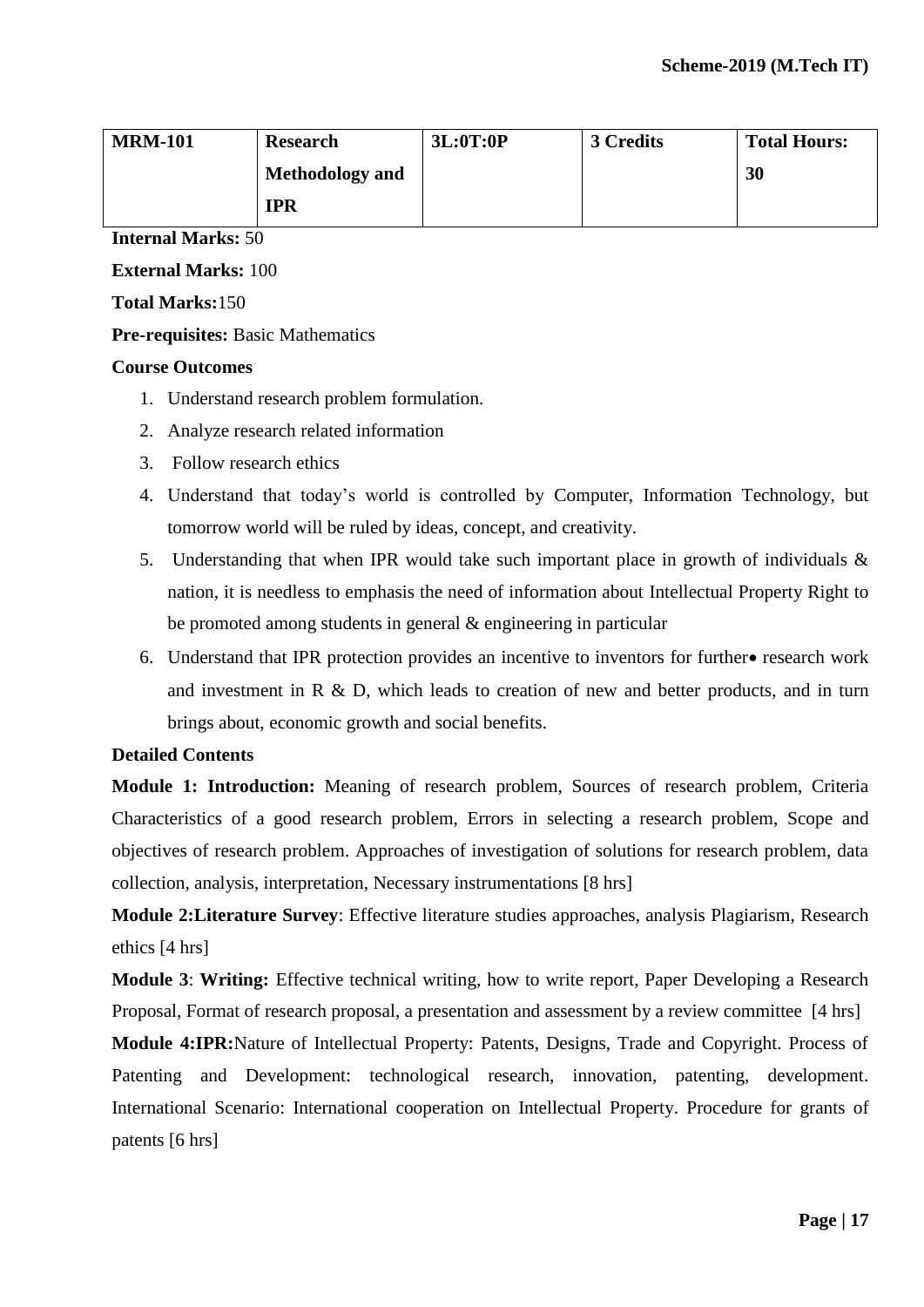**Module 5: Patents:** Patent Rights: Scope of Patent Rights. Licensing and transfer of technology. Patent information and databases. Geographical Indications. [4 hrs]

**Module 6: Recent Trends:** New Developments in IPR: Administration of Patent System. New developments in IPR; IPR of Biological Systems, Computer Software etc. Traditional knowledge Case Studies [6 hrs]

# **Text Books:**

- 1. Stuart Melville and Wayne Goddard, "Research methodology: An introduction for science & engineering students'"
- 2. Wayne Goddard and Stuart Melville, "Research Methodology: An Introduction"

- 1. Ranjit Kumar, 2nd Edition, "Research Methodology: A Step by Step Guide for beginners" Halbert, "Resisting Intellectual Property", Taylor& Francis Ltd ,2007.
- **2.** T. Ramappa, "Intellectual Property Rights Under WTO", S. Chand, 2008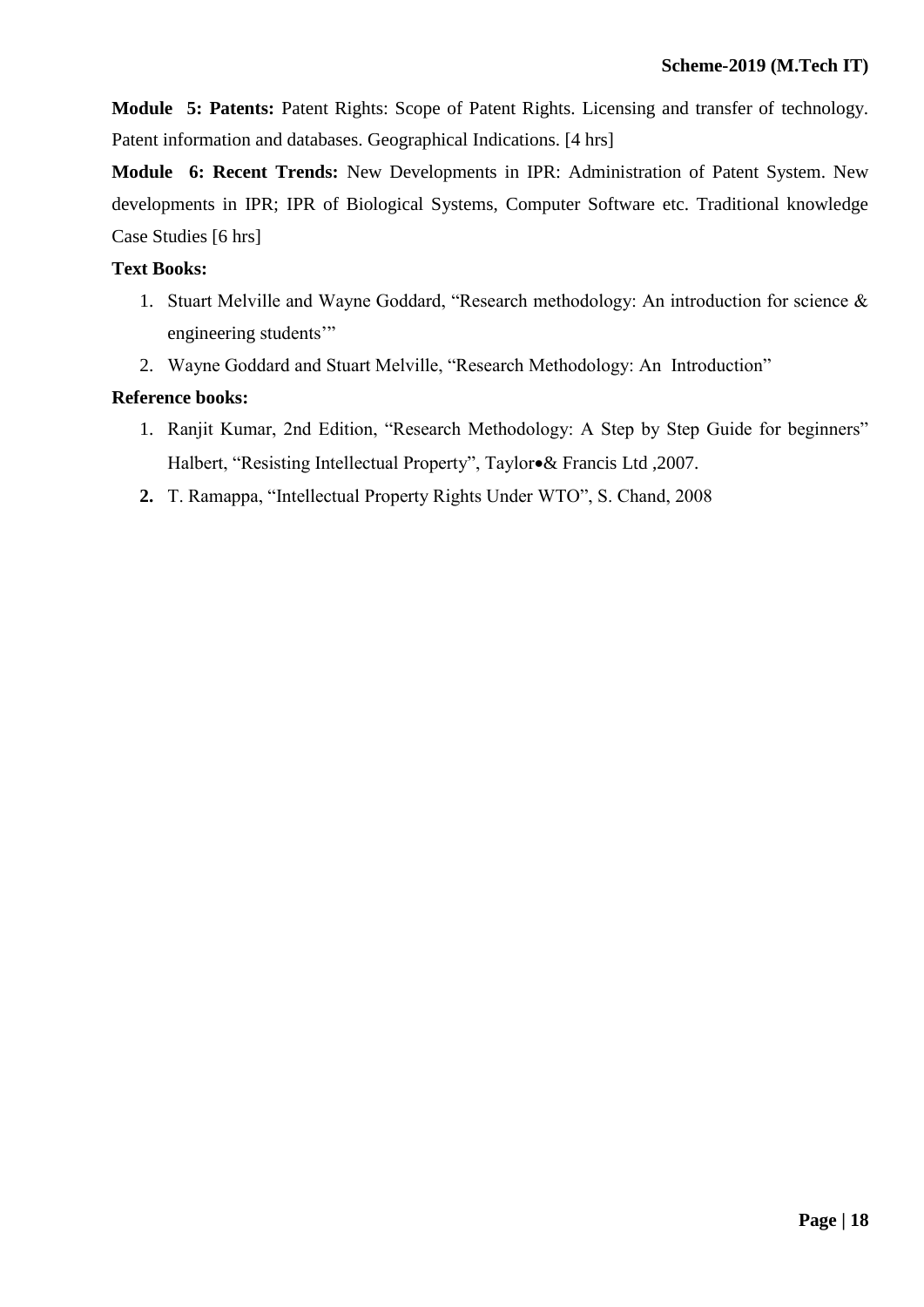| <b>MAC-101</b> | <b>English for Research</b> | 2L:0T:0P | 0 Credit |
|----------------|-----------------------------|----------|----------|
|                | <b>Paper Writing</b>        |          |          |

# **External Marks:** 100

# **Total Marks:**150

**Prerequisites:** Knowledge of Technologies, English Reading and Writing Skills

# **Course Outcomes:**

After studying this course the student will be able to

- 1. Understand the process for the improvement of writing skills
- 2. Understand the process for the improvement the level of readability
- 3. Learning about the categorization of different sections
- 4. Elaborate the correlation between title and contents
- 5. Attainment of key skills for writing title, abstract, introduction, literature, methods, results, discussion and conclusion
- 6. Design the useful phrases for good quality of paper

# **Detailed Contents**

**Module 1:**Planning and preparation, word order, breaking up long sentences, structuring paragraphs and sentences, being concise and removing redundancy, avoiding ambiguity and vagueness [4 hrs]

**Module 2:** Clarifying who did what, highlighting your findings, hedging and criticizing, paraphrasing and plagiarism, sections of a paper, abstracts, and introduction [4 hrs]

**Module 3:**Review of the literature, methods, result, discussion, conclusions, and the final check[4 hrs]

**Module 4:** Key skills are needed when writing a title, key skills are needed when writing an abstract, key skills are needed when writing an introduction, key skills are needed when writing a review of the literature[4 hrs]

**Module 5:**Skills are needed when writing the methods, skills needed when writing the results, skills are needed when writing the discussion, and skills are needed when writing the conclusions[4 hrs]

**Module 6:**Useful phrases, how to ensure paper is as good as it could possibly be the first – time submission[4 hrs]

# **Text Books:**

- 1. R. Goldbort, "Writing for science", Yale university press, 2006. (available on Google books)
- 2. R. Day, "How to write and publish a scientific paper", Cambridge university press, 2006.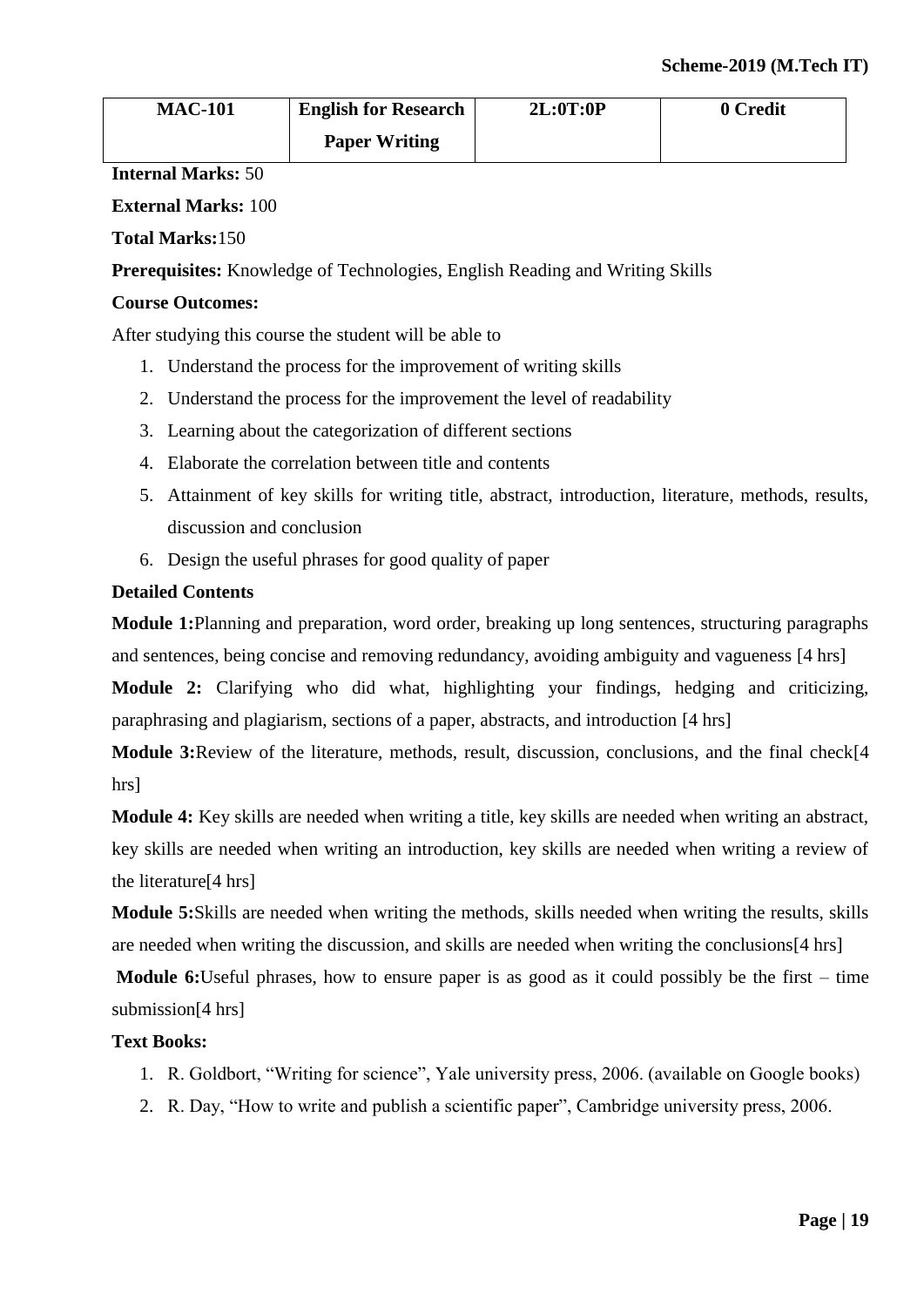3. N. Highman, "Handbook of writing for the mathematical sciences", SIAM Highman's book, 1998.

# **Reference Books:**

1. Adrian Wallwork, "English for writing research papers", Springer Newyork Dordrecht Heidelberg London, 2011.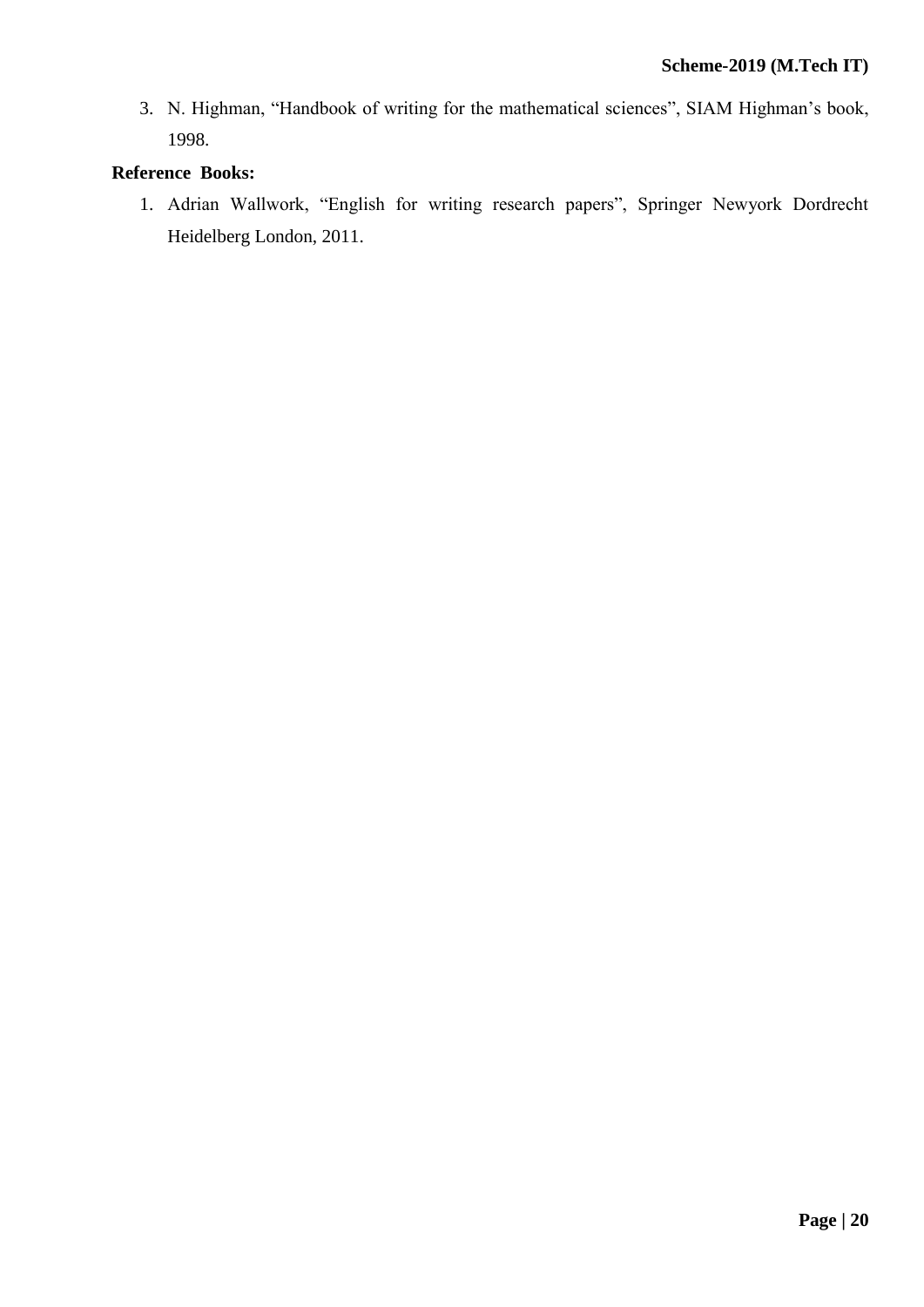| <b>LMIT-101</b> | <b>Digital Image</b>         | 0L:0T:4P | 2 Credits | <b>Total Hours:</b> |
|-----------------|------------------------------|----------|-----------|---------------------|
|                 | <b>Processing Laboratory</b> |          |           | 40                  |

# **External Marks: 50**

### **Total Marks: 100**

**Prerequisite**: Basic understanding of programming concepts.

**Resource requirement**: Any source software like Octave, Scilab, MATROX imaging Library

### MatLAB with Image

### **Course Outcomes:**

After completing this course students will be able to

- 1. Apply knowledge of software tools and techniques with hands-on experience for processing digital images.
- 2. Design solutions for the understanding of the image enhancement, image compression, image segmentation.
- 3. To conduct investigation and develop programming skills in digital image processing related problems.
- 4. Use the modern engineering tools such as Scilab, MATLAB Octave etc. for solving problems related to image processing.
- 5. Function on multi-disciplinary teams through mini projects based on image processing problems.
- **6.** Predict knowledge and skill base necessary to further explore advanced topics of Digital Image Processing

### **Detailed Contents**

- 1. Familiarity with MATLAB/Octave basic image processing commands.
- 2. Understanding the basic data types and their conversion from one to another.
- 3. Learning to build functions and scripts.
- 4. Implementation of various flow control and decision statements.
- 5. Implementation of various image enhancement techniques in the spatial domain.
- 6. Implementation of various image enhancement techniques in the frequency domain.
- 7. Implementation of various image segmentation techniques.
- 8. Demonstration of Image Acquisition through Matrox Frame Grabber Card and CCD camera.
- 9. Implementation of basic image processing operations through MATROX MIL 9.0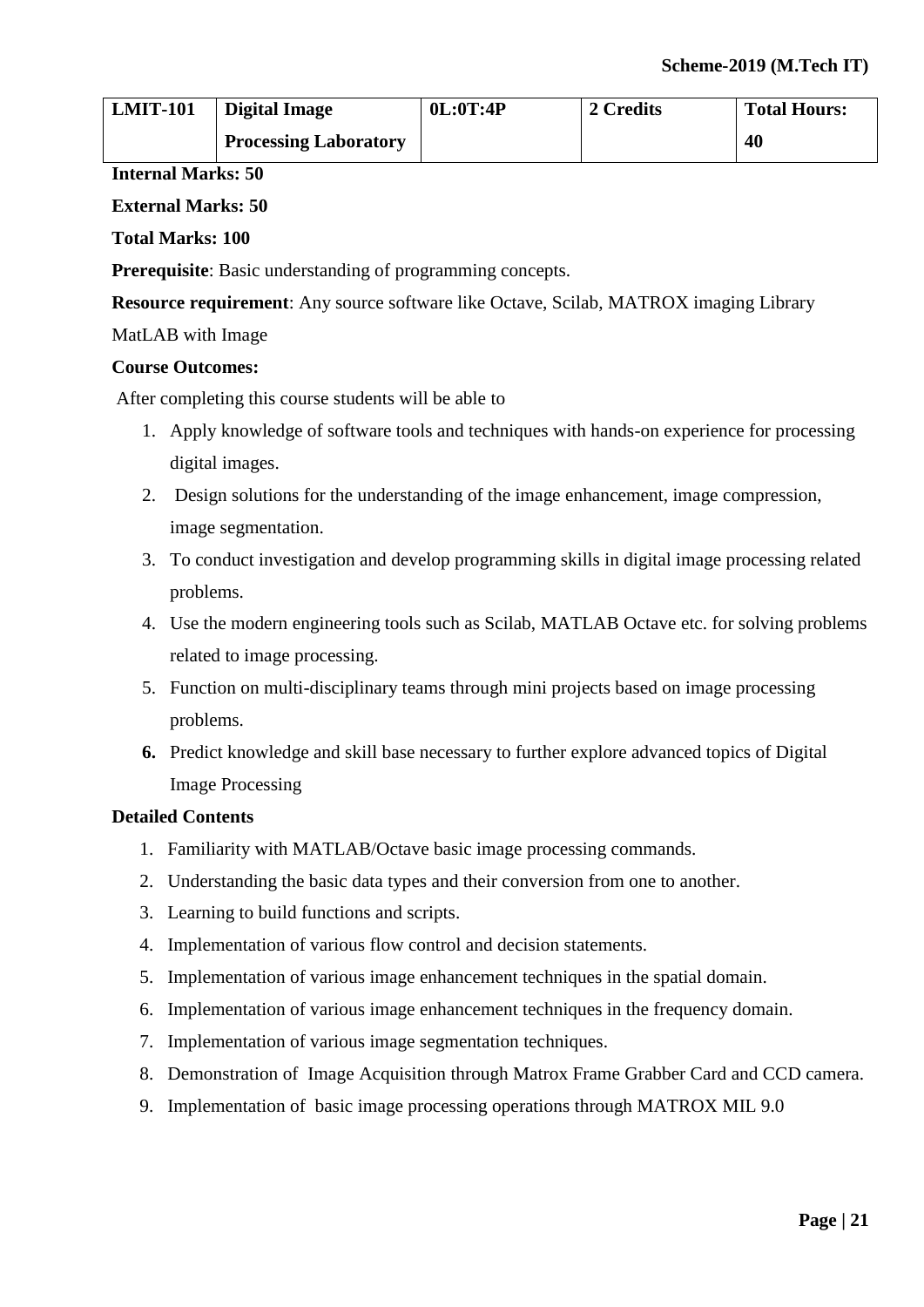Mini- Project: By using various concepts of image processing, students are required to prepare a project by a single student. He has to submit a project report of 8 to 10 pages (approximately) and the will have to demonstrate the project as well as have to give a presentation of the same. Note: It is recommended that mini project allocation to students be done within two-three weeks of the start of the semester. This is only the suggested list of Practical's. Instructor may also frame additional Practical's relevant to the course contents (if required).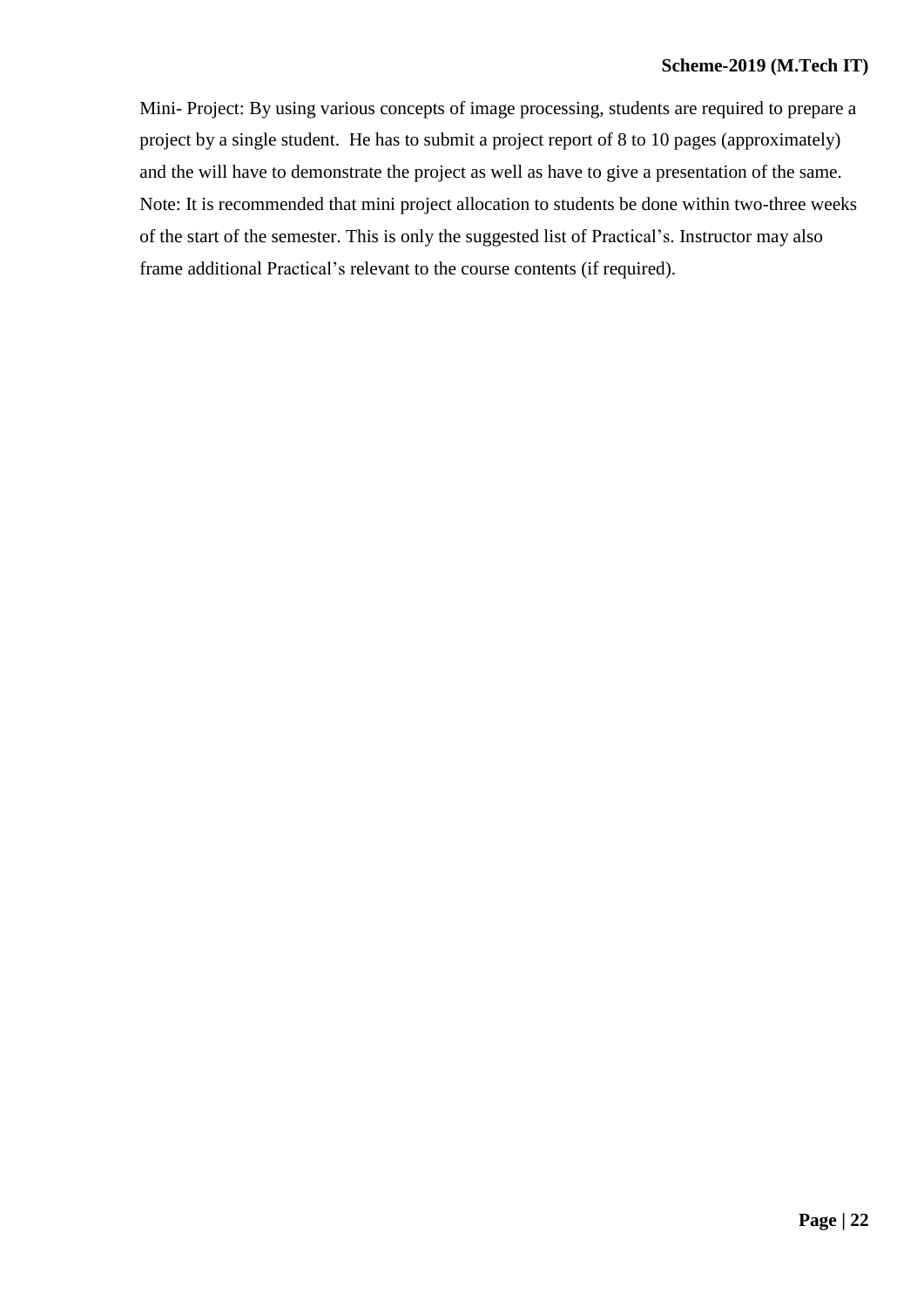| <b>LMIT-</b> | <b>Introduction to</b> | 0L:0T:2P | 1 Credits | <b>Total Hours:</b> |
|--------------|------------------------|----------|-----------|---------------------|
| 103          | <b>Bioinformatics</b>  |          |           | 20                  |
|              | Laboratory             |          |           |                     |

# **External Marks: 50**

# **Total Marks: 100**

**Pre-requisites:** Knowledge of Database Management System

# **Course Outcomes:**

After studying this course the student will be able to

- 1. Knowledge of different biological database Protein and gene sequence data bases
- 2. Information Retrieval from NCBI Genbank
- 3. To learn and implement the different R Packages
- 4. Implementing sliding window analysis of GC content using R
- 5. To perform Sequence analysis of FASTA files using python
- **6.** Working with modern sequence formats using python

# **Detailed Contents**

- 1. Knowledge of different biological database Protein and gene sequence data bases (NCBI, DDBJ, EMBL, SWISS PROT, PIR)
- 2. Information Retrieval from NCBI Genbank.
- 3. To install R and a brief introduction to R
- 4. R packages for bioinformatics: Bioconductor and SeqinR
- 5. Retrieving and reading genome sequence data using SeqinR
- 6. A sliding window analysis of GC content using R
- 7. To perform Sequence analysis of FASTA files using python.
- 8. Working with modern sequence formats using python.
- 9. Mini Project : By using various concepts of syllabus students required to prepare a project in a group of two to three students.. The group of students must submit a project report of 8 to 10 pages (approximately) and the team will have to demonstrate the project as well as have to give a presentation of the same.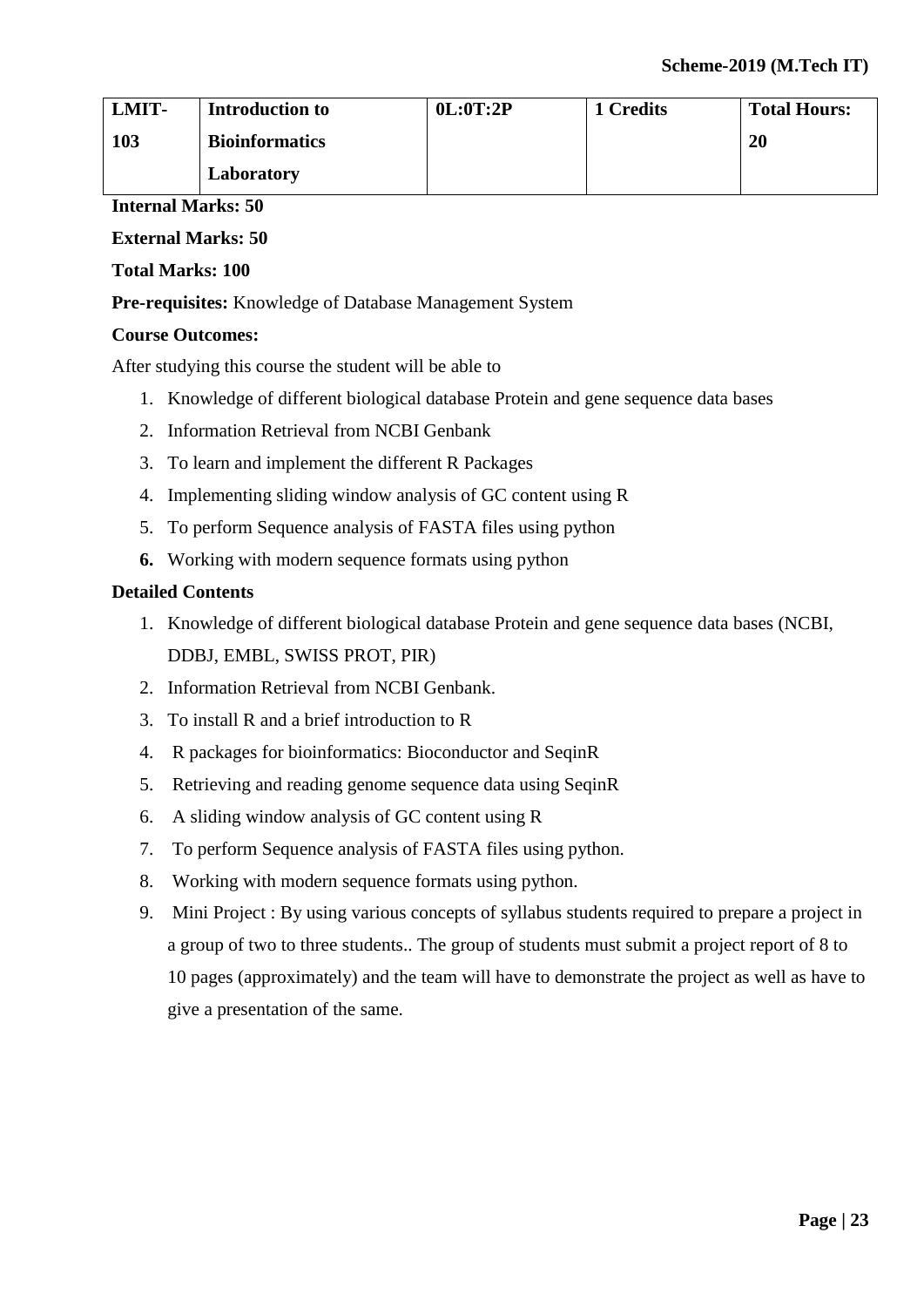| <b>LMIT-104</b> | Data ware               | 0L:0T:2P | 1 Credits | <b>Total Hours:</b> |
|-----------------|-------------------------|----------|-----------|---------------------|
|                 | <b>Housing and Data</b> |          |           | <b>20</b>           |
|                 | <b>Mining</b>           |          |           |                     |
|                 | Laboratory              |          |           |                     |

**External Marks: 50**

# **Total Marks: 100**

**Pre-requisites:** Knowledge of Database Management Systems

# **Course Outcomes:**

After studying this course the student will be able to

- 1. Create and customize a data warehouse
- 2. Apply data integration
- 3. Study different Data integration and data mining tools
- 4. Evaluate and analyses data using different data mining techniques
- 5. Apply classification or clustering to the dataset
- 6. Implement association algorithms on large datasets

#### **Detailed Contents**

- 1. Design a Data ware House using any tool.
- 2. Create customize and extend pivot table using Pivot4j software.
- 3. Perform data integration using any data integration tool.
- 4. Explore and install the different data mining tools.
- 5. Perform data Cleaning and Data Preprocessing tasks on data sets using data mining tool.
- 6. Implement different classification/Regression algorithms on large dataset using data mining tools to predict results.
- 7. Implement data mining Association algorithms in Large Databases.
- 8. Apply the concept of Clustering techniques on any large dataset to analysis data clusters.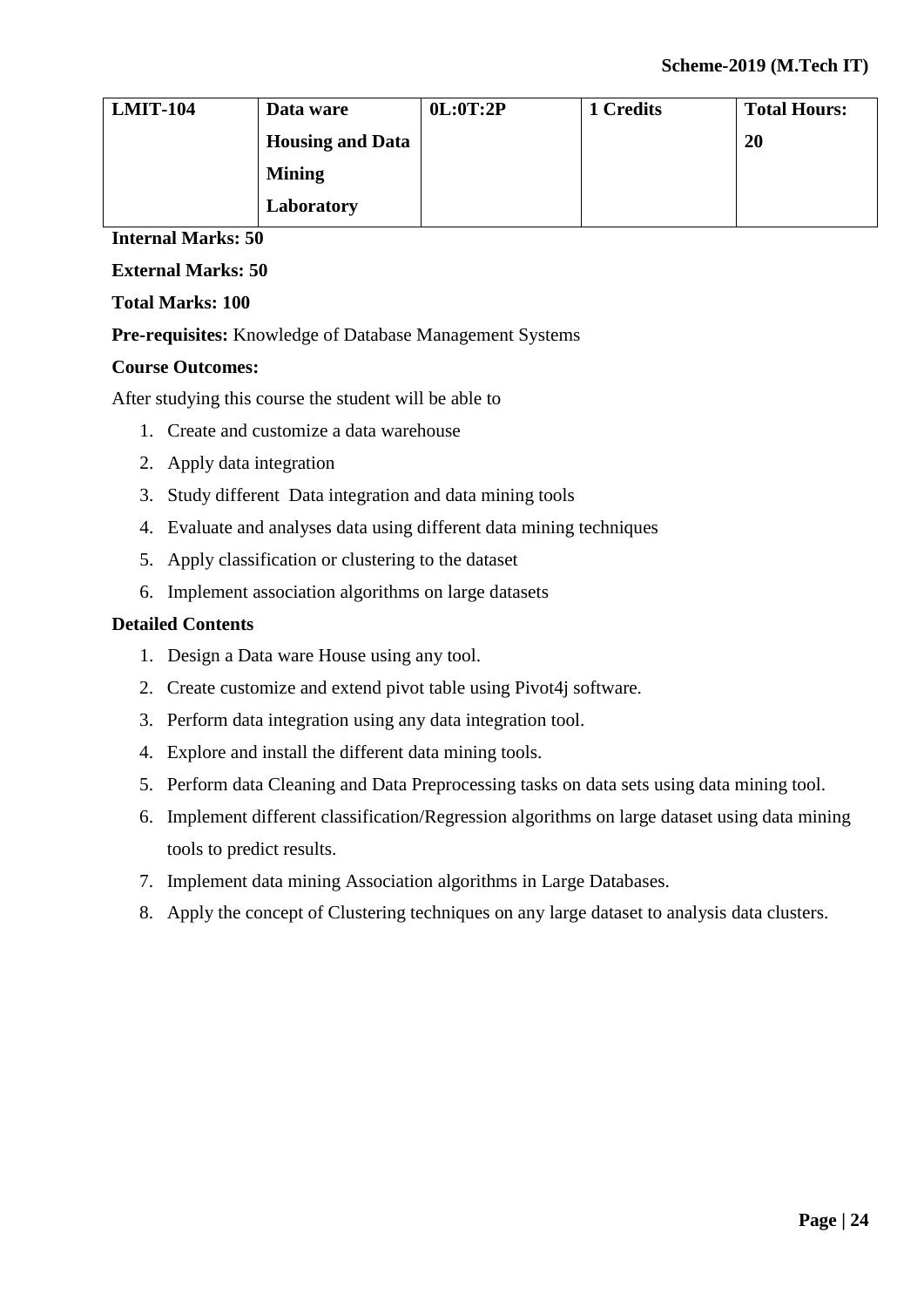| <b>LMIT-105</b> | <b>Recommender System</b> | 0L:0T:2P | 1 Credits | <b>Total Hours:</b> |
|-----------------|---------------------------|----------|-----------|---------------------|
|                 | Laboratory                |          |           | 20                  |
|                 |                           |          |           |                     |

# **External Marks: 50**

# **Total Marks: 100**

### **Course Outcomes:**

After studying the course students will be able to do

- 1. Explore data visualization methods and preprocessing tools.
- 2. Evaluate the developed models based on performance parameters
- 3. Implement the user based data filtering techniques
- 4. Apply item based collaborative filtering algorithms
- 5. Explore feature extraction methods
- 6. Apply and generate covariance matrices

# **Detailed Contents**

1. Explore data Visualization methods to understand the statistics of the dataset.

- 2. Working on data Preprocessing tools to clean the required data.
- 3. Find the correlation between various attributes of data by generating covariance matrices.
- 4. Extract the features and convert the features into vector-space representation.
- 5. Implement Nearest Neighbor Classification algorithm for Content-based learning model of user profiles.
- 6. Implement Bayes Classification algorithm for Content-based learning model of user profiles.
- 7. Implement Rule based Classification algorithm for Content-based learning model of user profiles.
- **8.** Implement the user-based collaborative filtering algorithm.
- 9. Implement the item-based collaborative filtering algorithm.
- 10. Implement the naive Bayes model for collaborative filtering.
- 11. Implement the decision tree model for collaborative filtering.
- 12. Implement the unconstrained matrix factorization method with stochastic gradient descent and batch updates.

13. Implement an entry-wise bagging model by using a weighted latent factor model as the base model.

- 14. Implement an algorithm for constructing the ROC and the precision-recall curves.
- 15. Compute the RMSE, MSE and MAE of the predictive models on some open source dataset.

#### **Minor Project:**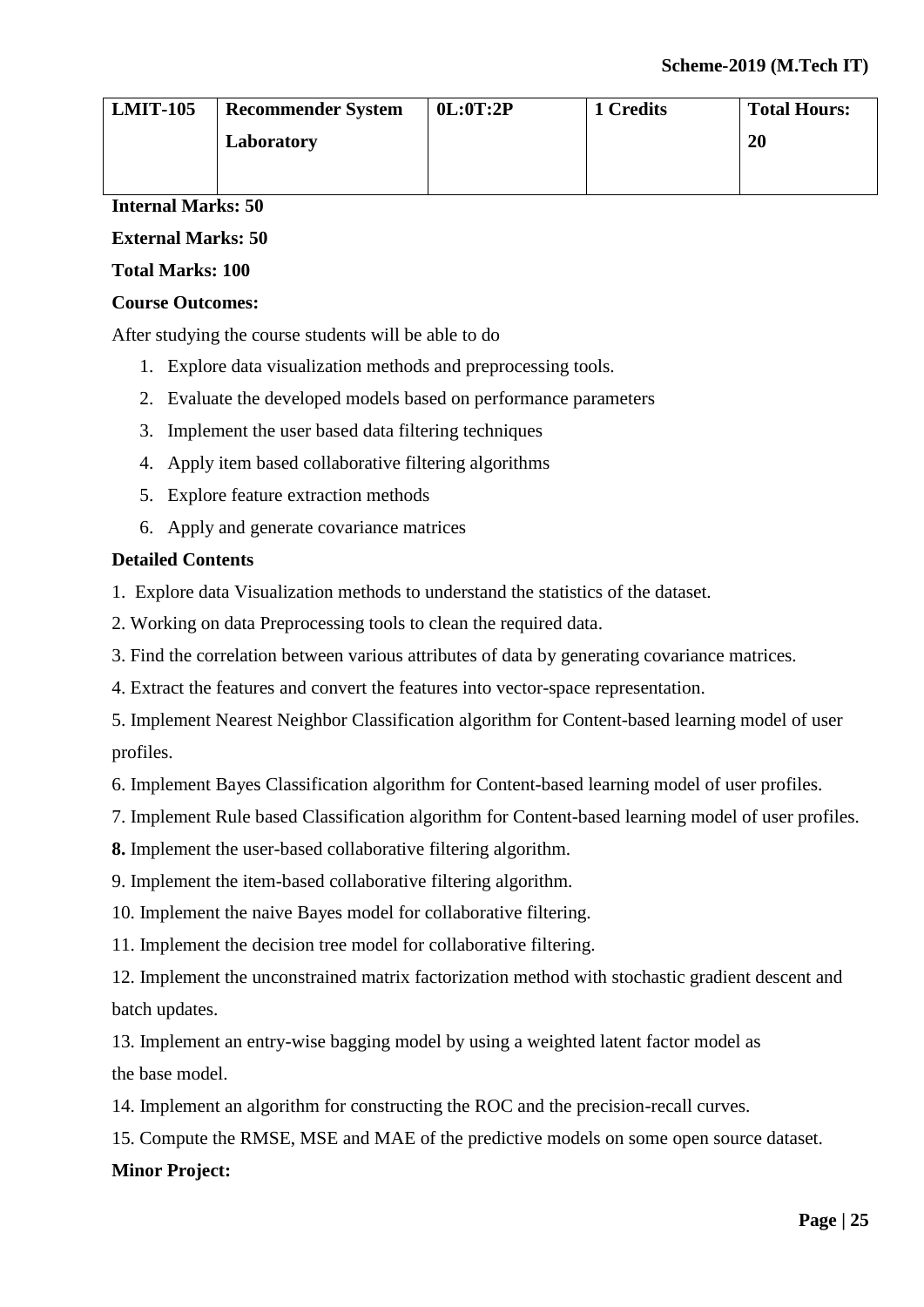#### **Scheme-2019 (M.Tech IT)**

Students are required to develop and evaluate recommender system based on any dataset in a group of two students. The usage of concepts like content based and collaborative filtering as well as the evaluation metrics such as RMSE, MSE and MAE must be used for the development of the project is recommended. The group of students must submit a project report of 8 to 10 pages (approximately) and the team will have to demonstrate the project as well as have to give a presentation of the same.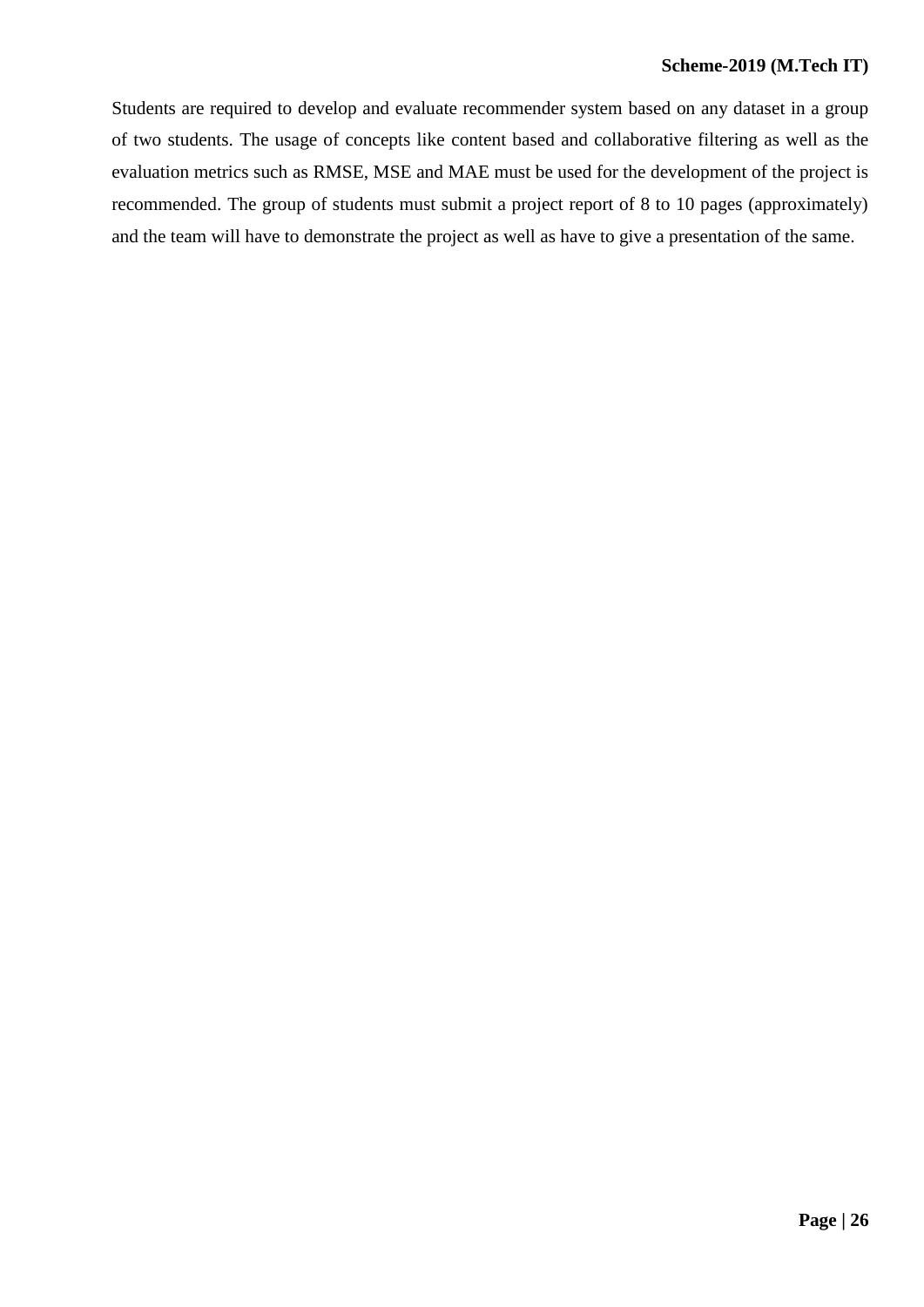| <b>LMIT-106</b> | <b>Machine Learning</b> | 0L:0T:2P | 1 Credits | <b>Total Hours:20</b> |
|-----------------|-------------------------|----------|-----------|-----------------------|
|                 | Laboratory              |          |           |                       |

### **External Marks:**50

#### **Total Marks:**100

# **Course Outcomes:**

After studying this course, the student will be able to

- 1. Collect data and apply pre-processing techniques
- 2. Implement and compare the relevant algorithms
- 3. Make robust Machine Learning models
- 4. Use Machine Learning for personal purpose
- 5. Formulate business problems asMachine Learning problems
- 6. Make powerful analysis

#### **Detailed Contents**

Programs to demonstrate\*

- 1. Simple Linear Regression
- 2. Multiple Linear Regression
- 3. Polynomial Regression
- 4. Support Vector Regression
- 5. Decision Tree Regression
- 6. Random Forest Regression
- 7. Interpreting Linear Regression Coefficients
- 8. Implementing Logistic Regression
- 9. K-Nearest Neighbors
- 10. Support Vector Machine
- 11. KernalSupport Vector Machine
- 12. Naïve Bayes
- 13. Decision Tree Classification
- 14. Randon Forest Classification
- 15. K-Mean Clustering
- 16. Ariori
- 17. Eclat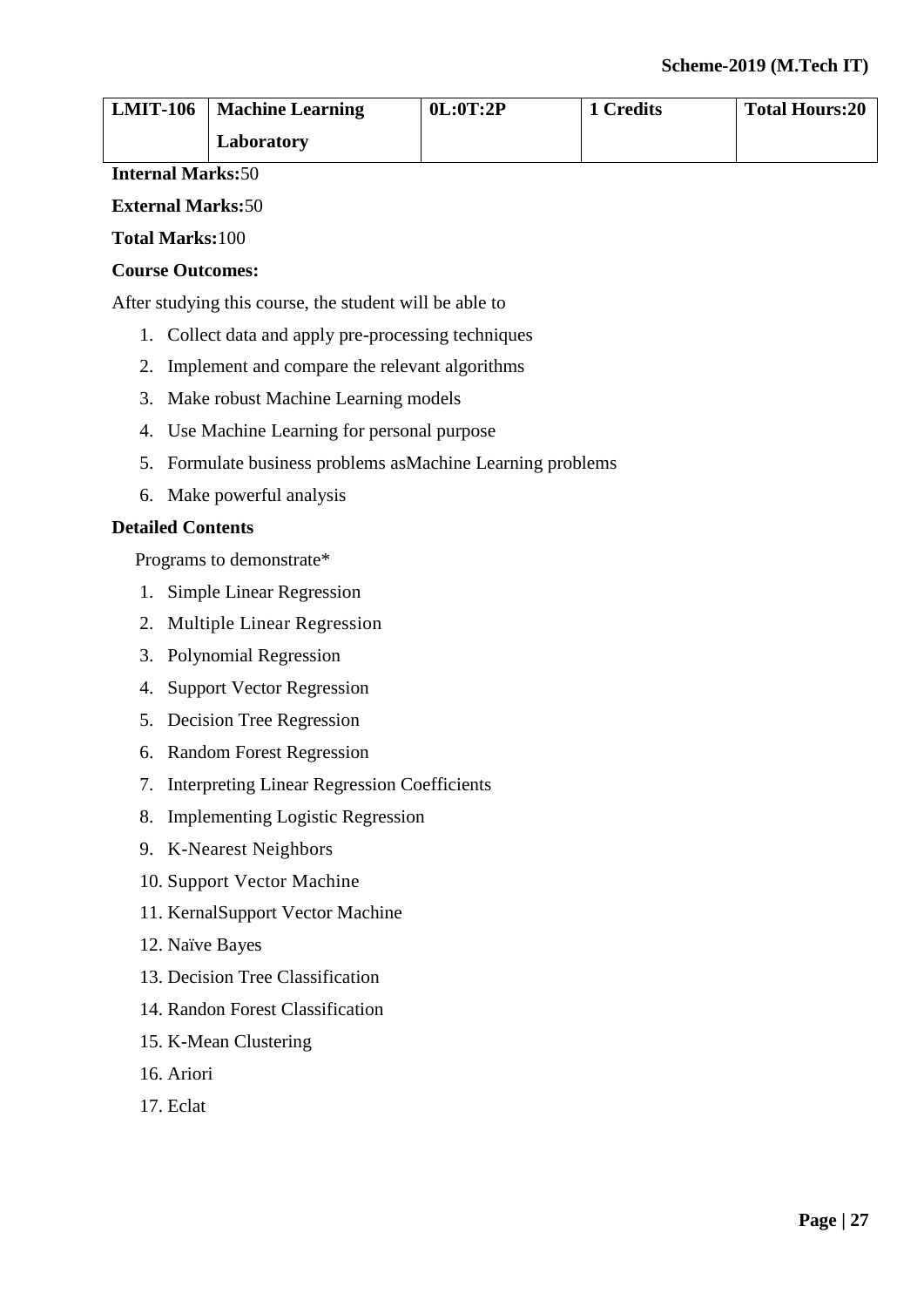# **Scheme-2019 (M.Tech IT)**

\*Student can make use of any programming language for implementing the above defined programs Project: Real World use of Machine Learning in recommendation system, financial analytics, disease prediction, Digital Image processing etc.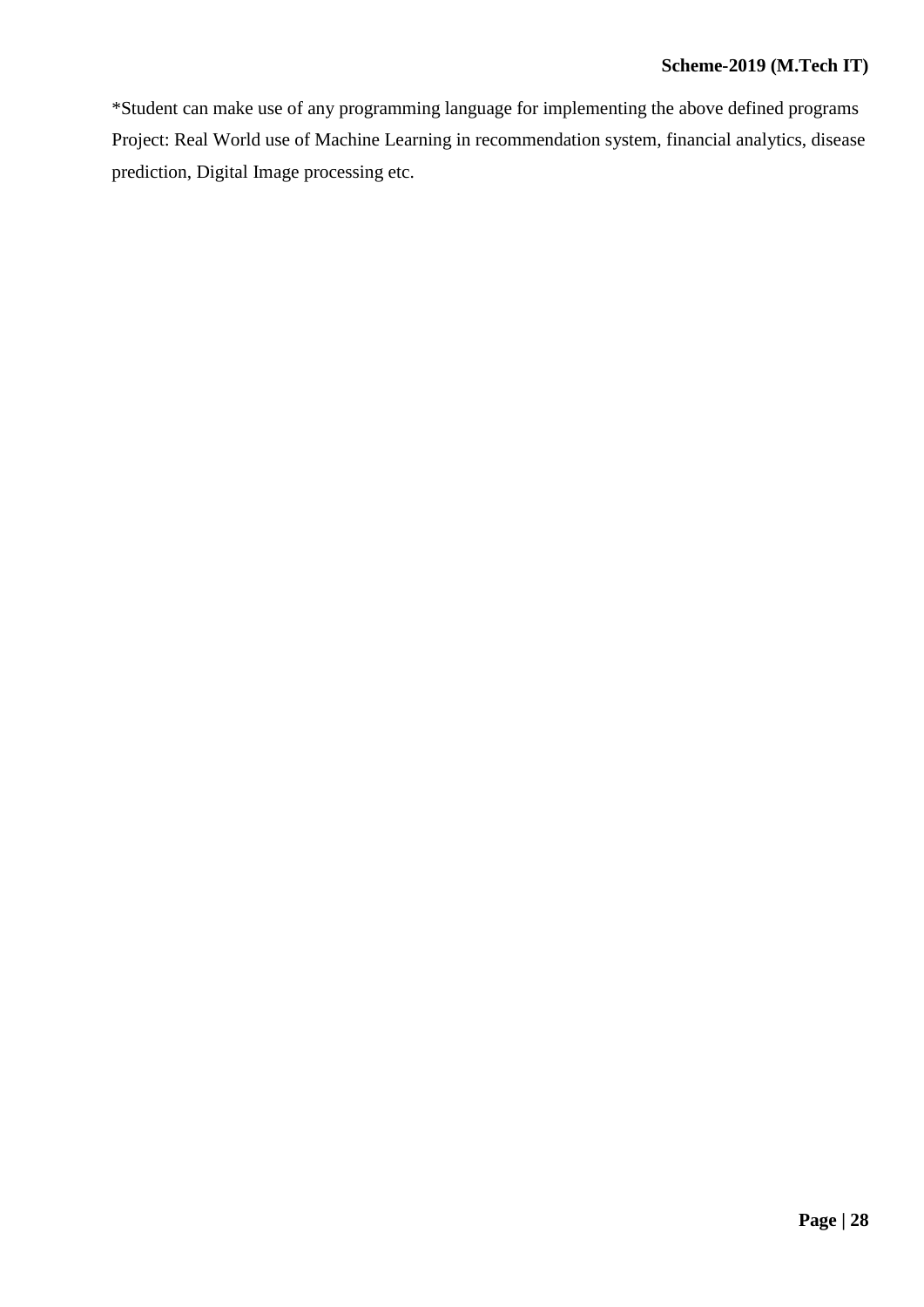| <b>LMIT-107</b> | <sup>1</sup> Applied Data Science | 0L:0T:2P | 1 Credits | <b>Total Hours:</b> |
|-----------------|-----------------------------------|----------|-----------|---------------------|
|                 | with Python                       |          |           | <b>20</b>           |

### **External Marks:** 50

#### **Total Marks: 100**

#### **Course Outcomes:**

After studying this course, the student will be able to

- 1. Use Python for Data Science and Machine Learning
- 2. Implement Machine Learning Algorithms
- 3. Learn to use NumPy for Numerical Data
- 4. Learn to use Pandas for Data Analysis
- 5. Learn to use Matplotlib for Python Plotting
- 6. Text mining using python

#### **Detailed Contents**

#### Programs to demonstrate\*

- 1. Introduction to Jupyter Notebook System.
- 2. Write a python program to implement Strings in python.
- 3. Write a python program for working with Reading and Writing CSV files
- 4. Write a python program to demonstrate Python Dates and Times functions.
- 5. Write a python program to implement Series Data Structure
- 6. Write a python program for Querying a Series
- 7. Write a python program to implementDataFrame.
- 8. Write a python program to implement Hypothesis Testing.
- 9. Write a python program to demonstrate Plotting with Matplotlib
- 10. Write a python program to demonstrate Scatterplots
- 11. Write a python program to demonstrate Line Plots
- 12. Write a python program to create Bar Charts
- 13. Write a python program to create Box Plots
- 14. Write a python program to create Heatmap
- 15. Write a python program to implement K Nearest Neighbors,
- 16. Write a python program to implement Decision Trees.
- 17. Write a python program to implement Random Forests
- 18. Write a python program to implement Support Vector Machines
- 19. Write a python program to implement K Means Clustering,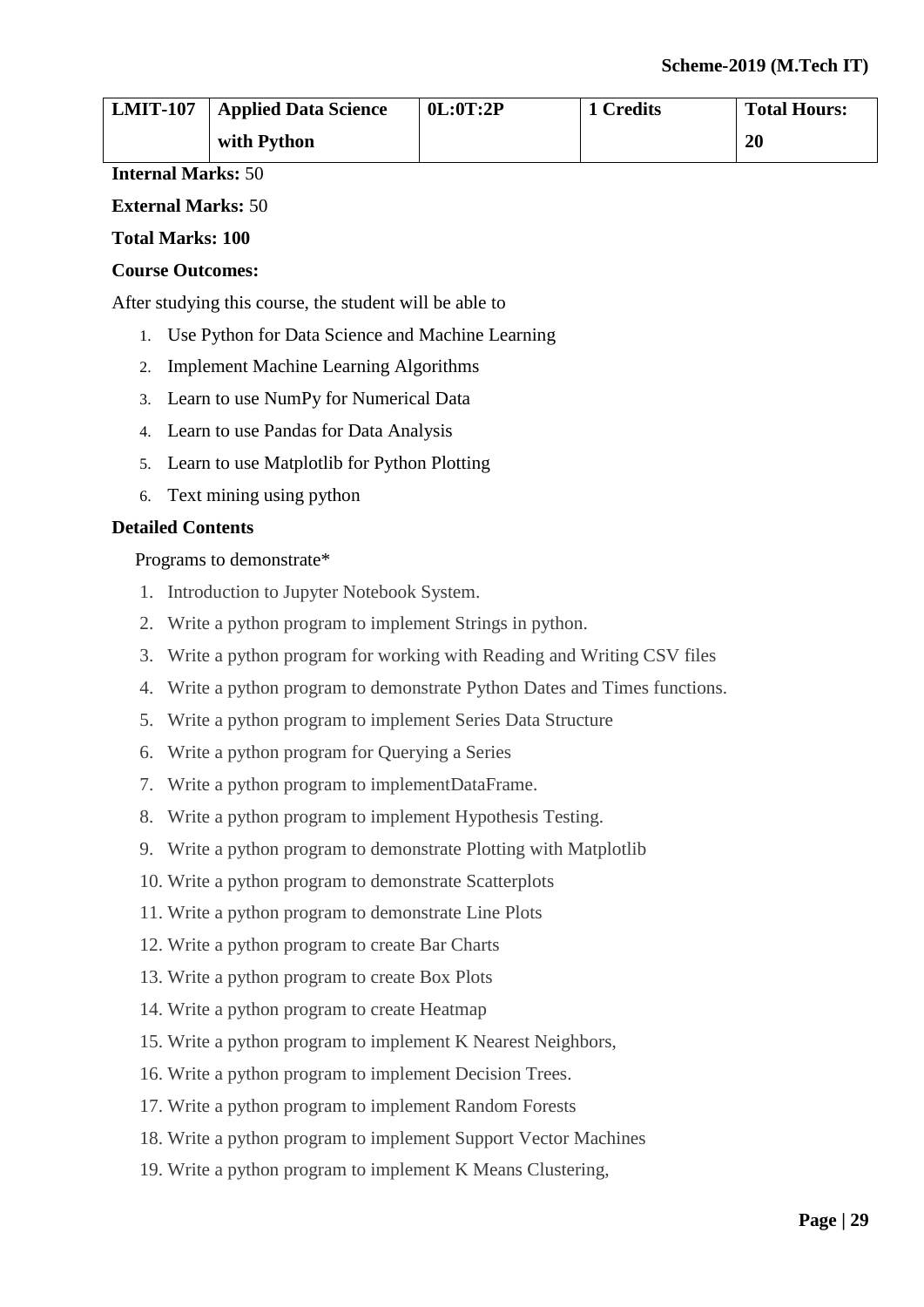- 20. Write a python program to implement basic Natural Language Processing tasks with NLTK.
- 21. Write a python program to implement Text Classification
- 22. Write a python program for Network Visualizations in NetworkX

**Project:** Real World use of Text mining, Natural Language processing, Sentimental Analysis Machine Learning in recommendation system, financial analytics, disease prediction, Digital Image processing etc.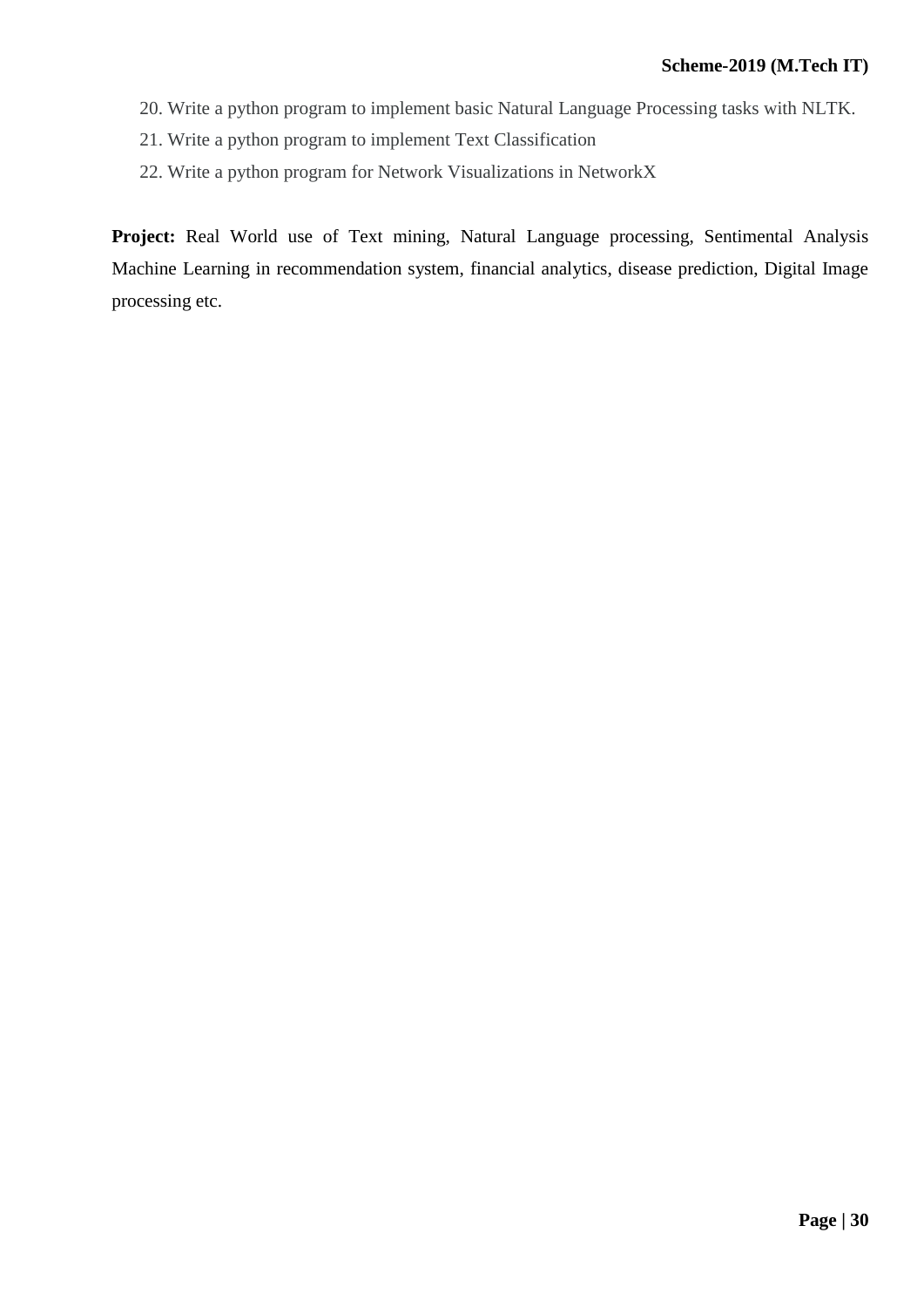| <b>LMIT-108</b> | <b>Introduction to Internet</b> | 0L:0T:2P | 1 Credit |
|-----------------|---------------------------------|----------|----------|
|                 | of Things Laboratory            |          |          |

# **External Marks:** 50

**Total Marks:** 100

# **Course Outcomes:**

After studying this course the student will be able to

- 1. Implementation of Linux commands through raspberry Pi
- 2. Familiarity with environment, data types and operators used in python
- 3. Learn to use the various control structures and numerous native data types with their methods
- 4. Design user defined functions, modules and packages
- 5. Create and handle files in python

Utilization of network and sensors for IoT applications

# **Detailed Contents**

1. Start raspberry Pi and try various Linux commands in command terminal window:

ls, cd, touch, mv, rm, man, mkdir, rmdir, tar, gzip, cat, more, less, ps, sudo, cron, chown, chgrp, ping etc.

- 2. Run some python programs on Pi like:
	- Read your name and print hello message with name
	- Read two numbers and print their sum, difference, product and division
	- Word and character count of a given string
	- Area of a given shape (rectangle, triangle, and circle) reading shape and appropriate values from standard input
	- Print a name 'n' times where name and n are read from standard input, suing for and while loops
	- Handle divided by zero exception
	- Print current time for 10 times with an interval of 10 seconds
	- Read a file line by line and print the word count of each line
- 3. Light an LED through python program
- 4. Get input from two switches and switch on corresponding LEDs
- 5. Flash an LED at a given on time and off time cycle, where the two times are taken from a file
- 6. Flash an LED based on cron input (acts as an alarm)
- 7. Switch on a relay at a given time using cron, where the relay's contact terminals are connected to a load